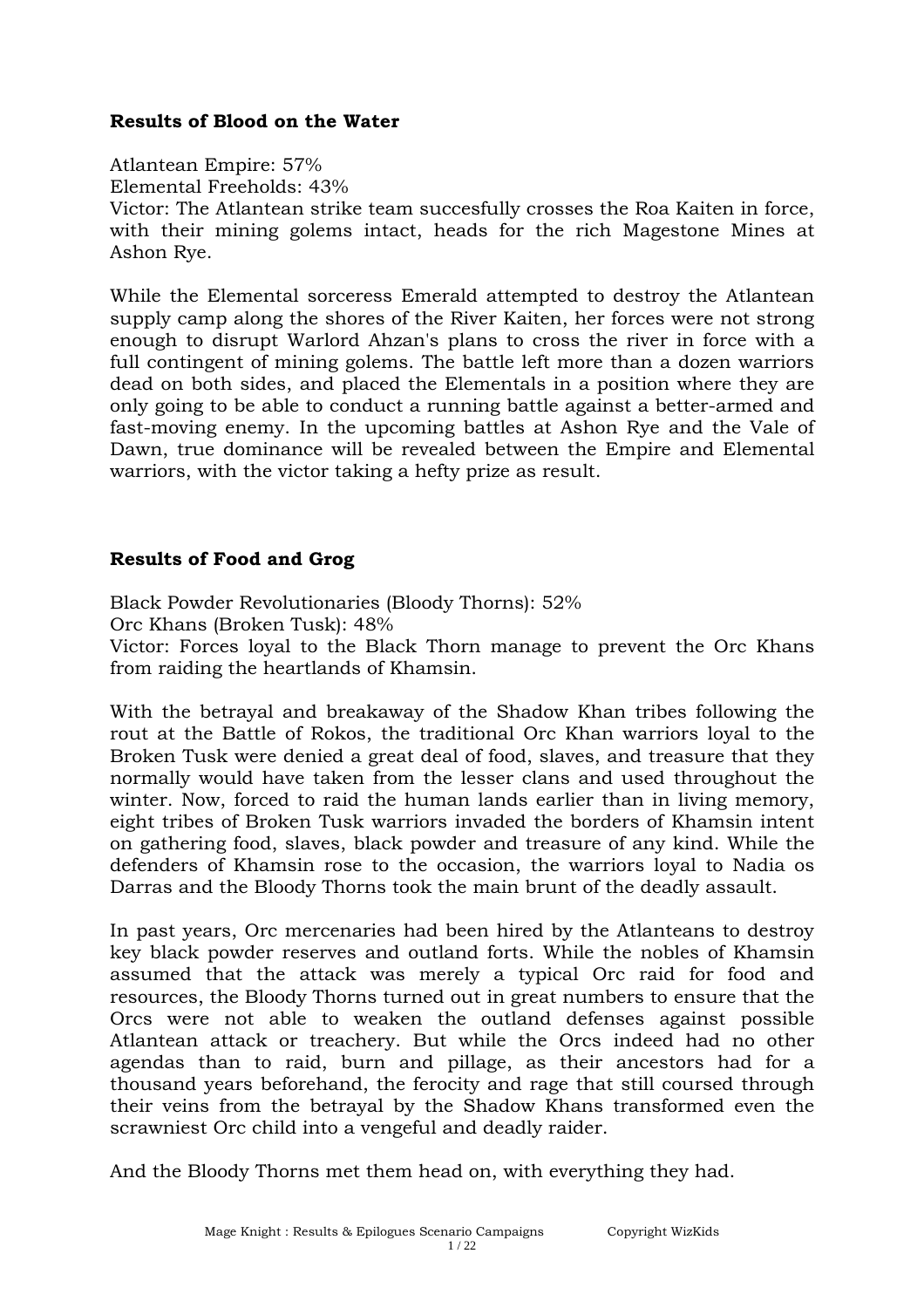By the end of the fight, four Orc tribes lay shattered, their warriors blasted or punctured with a rain of metal death. In turn, more than a hundred of the Black Thorn's finest warriors died with their swords in their hands, either chopped or torn apart by the vengeful green-skinned demons. While the Orcs were eventually driven back out of the Khamsin frontier, with their wagons stocked with food and supplies taken from burning villages, the Orcs were denied a sizable cache of black powder, and most importantly, they were unable to bring with them more than a hundred human female slaves captured from the outland communities.

The Orcs of the Broken Tusk vowed to return, and the Bloody Thorns believe them - and will be ready and waiting to defend their homeland when the Khans next return.

#### **Results of Traitors in Fairhaven**

Dark Crusaders: 54% Atlantean Empire: 46% Victor: Dark Crusaders Results: The Crusaders manage to prevent the Atlanteans from retaking the province of Fairhaven.

The Atlantean army sent to liberate Fairhaven from the Dark Crusade failed in their attempt to free the client-state from the hands of the enemy. While the series of running battles around Castle Fairhaven were continually favorable to the Atlanteans, and costly in body count for the Crusaders, the final day of battle revealed traitors in the Atlantean camp. At the critical moment when the Atlanteans had broken the zombie-infested battle lines and were charging their way through the front gates, with more than five hundred soldiers following their the vanguard of Technomancers and Commanders along the stone bridge leading into the castle bailey, a Golemkore officer suddenly stopped and turned upon the rushing mass of soldiers. With a flourish, he tossed his staff over the edge of the drawbridge, drew a flaming sword from his scabbard, and starting blasting human soldiers to pieces with balls of detonating fire.

Surprised by the sudden appearance of a relic-wielding enemy, the surging tide of Empire warriors slowed for a moment to blast down the dangerous threat with shots from a hundred weapons - even as the Atlantean vanguard charged headlong into the waiting horde of vampires and undead just inside the main gate. While the masquerading Blood Cultist was vaporized by the throng of battle-frenzied warriors, the main group's momentum was stopped cold, giving time for the vampires to shred the outnumbered vanguard. While Gatekeeper Bassan managed to chop down at least a dozen of the undead, by the time the Empire forces managed to reach their comrades, most of the human warriors were dead or dragged off into the recesses of Castle Fairhaven by vampires or their twisted kin.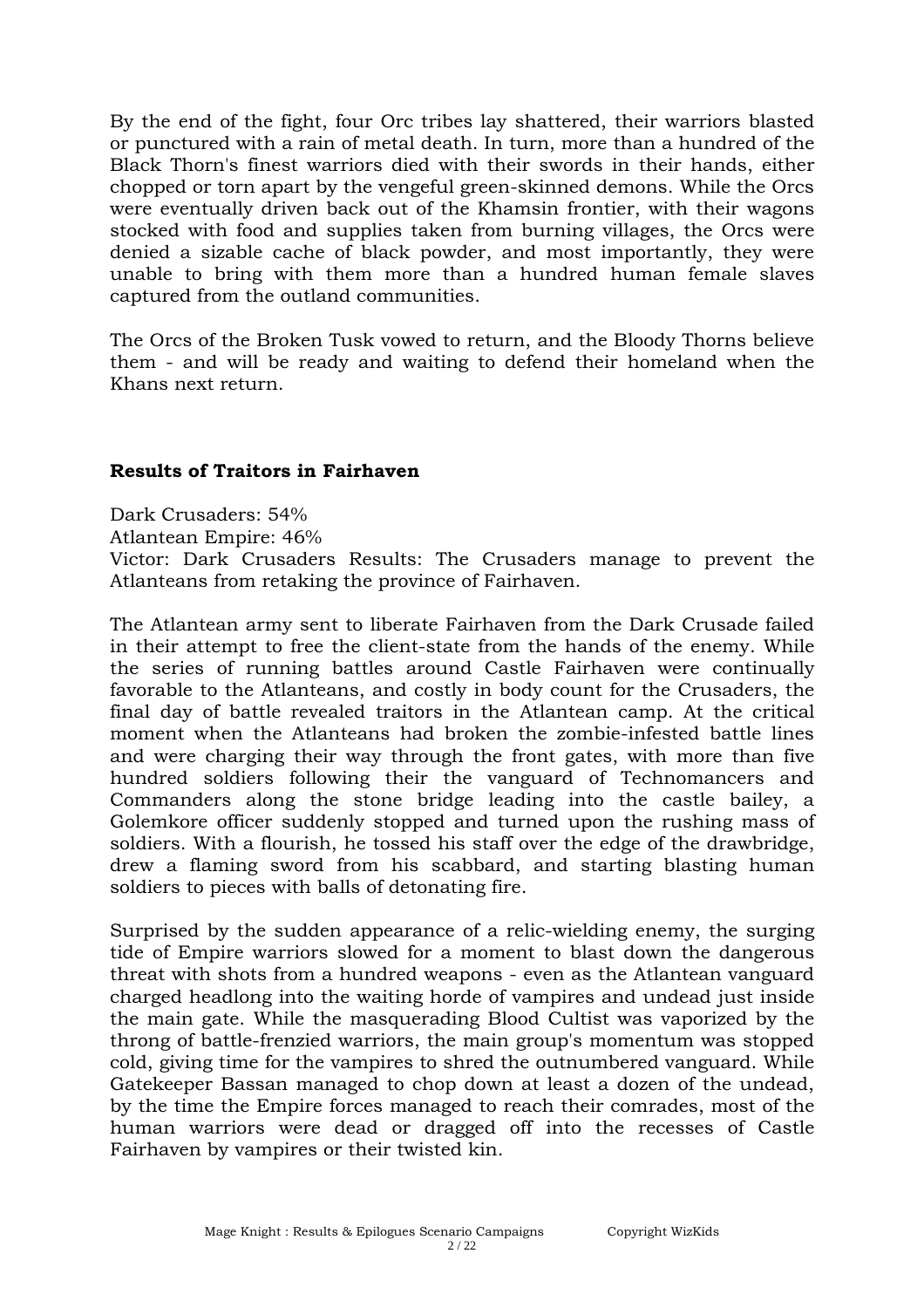In the end, both sides suffered massive casualties, but the Crusaders managed to hold onto the castle only by trickery and deception. While many Atlanteans wanted to take another try at Castle Fairhaven, intelligence reports indicates a massive Crusader troop movement moving to engage Bassan's warforce. As there was a great danger of being surrounded and cut off, Bassan dejected ordered a retreat to the edge of the Roa Kaiten, knowing that the chance to repel the Crusade at Fairhaven was now beyond his grasp.

#### **Results of Flames in Duncastor**

Dark Crusaders: 58% Black Powder Revolutionaries: 42% Victor: Dark Crusaders Results:The armies of the Dark Crusaders spread like a tide through one of the oldest client-states in the Empire, destroying and burning everything in their path!

The capitol city of Bydalia, renowned throughout the Land for its beauty, its art, and commerce, falls under the sword of war for the first time in over three years. While the Black Thorn and Raydan Marz used the fair city as a battle ground during their quest for the Sphere of Jorandal, not even Darq the Corrupt could envision carnage and destruction on this scale. Having loosed the armies of the Necropolis to do as they like, the effect upon the Atlantean client-state of Duncastor is comparable to loosing a pack of hungry wolves in a goat pen.

The Atlanteans gave a good fight, and tried their best to hold the invaders near the eastern borders along the Roa Kaiten - but the warbands of pitfighters, Necromancers and predatory undead overwhelmed the defenders throughout the province. While Bydalia suffered greatly under the siege, as did the ancient citadel of Tor Lendex, neither city suffered the grisly fate of Orc-torched Alrisar far to the west. Both cities, save for a few historical structures and palace buildings, were spared the wrath of fire and sparks that nearly gutted the capitol of Prieska. However, the fate of many of the citizens and soldiers of this realm were not nearly as bright.

While there is no true order to the attackers rampaging through Duncastor, as each individual Crusader warband plunders graveyards or catches and slaughters Atlantean citizens to their own tastes, the wave of fear and terror spreading across the countryside seems unstoppable. The main cities stand, confined within their walls against the swelling tide of zombies and monsters, but the countryside belongs to the horrors of the Dark Crusade. While the Revolutionaries march to the border of the Grange Valley, and the Imperial Legion is being called upon to repel the invaders, it is the deed and heroism of a well-known Atlantean leader to the south. Lord Maakha, the master of the coastal city of Darthion, upon orders of the Emperor and revered Tezla, sends an army into Fairhaven, to capture the remains of the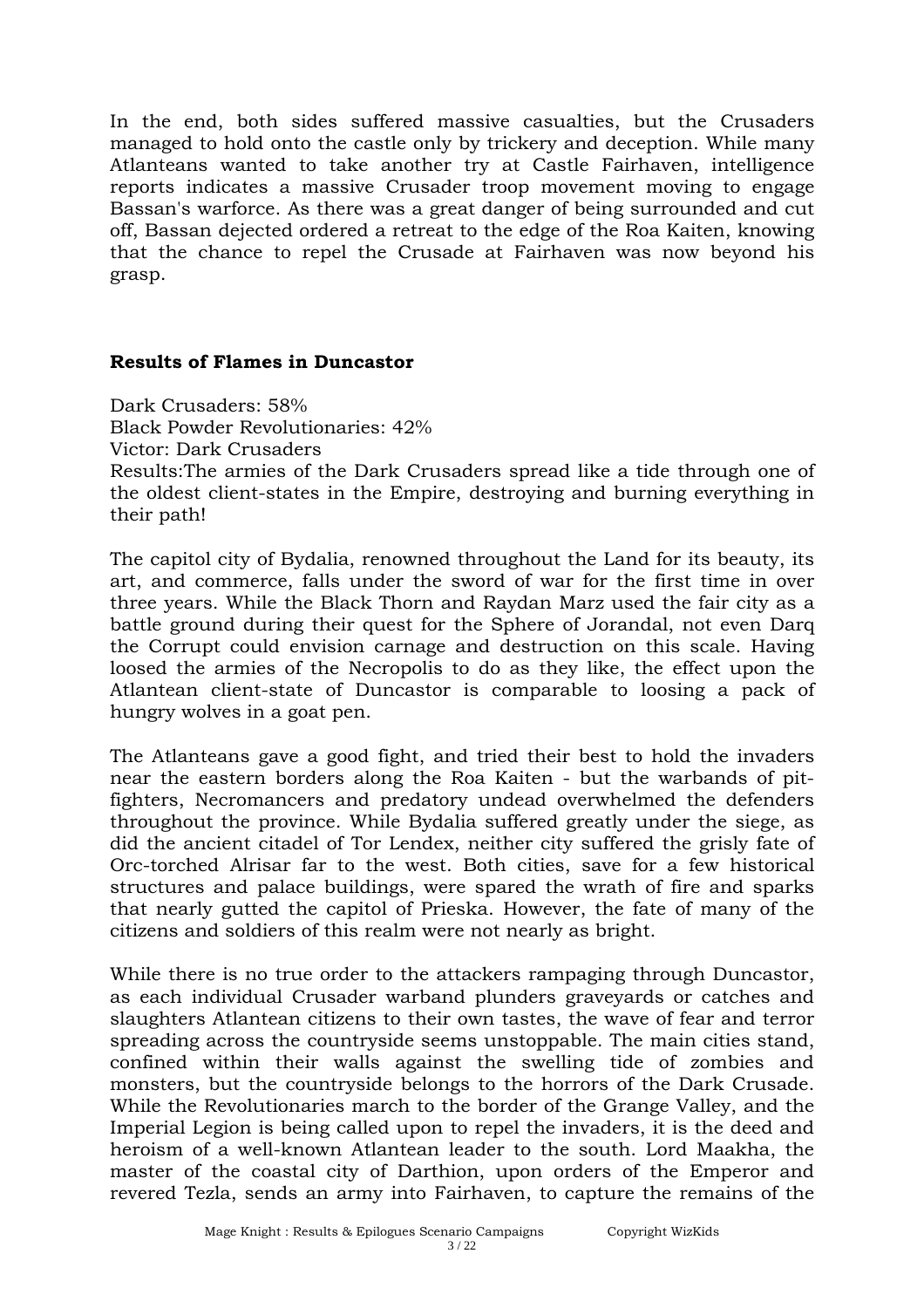Stone Bridge and to cut off the Crusaders warriors west of the Roa Kaiten from further aid or reinforcements.

## **Results of Valley of the Mists**

Dark Crusaders: 53% Black Powder Revolutionaries: 47% Victor: Dark Crusaders Results: The Dark Crusaders gain control of one of the Amazon's holiest sites - and begin digging for the corpses of long-dead Amazon Queens!

Late Winter, 434 Tz

Within the hidden valley at the mouth of the Whitespray River, in the Valley of the Mists, it rains year-round without fail. The slopes of the boulderstrewn mountainside course with crashing waterfalls, gurgling streams, and displays of the most beautiful flowers and lush vegetation found anywhere in the Land. While fog is a constant within the steep-walled valley, the fierce Amazon defenders of the hidden vale are legendary for their ferocity and merciless treatment of prisoners.

But against a horde of trained pit-fighters, Necromancers, and warriors from the Vurgra Divide, the Amazons steadily lost ground to the Crusader host. Marching two by two alongside the frothing Whitespray, the warriors of the Dark Crusade payed little heed to the totem-pole guardians that stood watch over the river's edge, concentrating their senses on what they could hear and smell rather than their fog-shrouded sense of sight. While a number of Necromancers and Vampires died hideous deaths on that long two-day march into the interior, struck down by desperate sword-maidens and magically-summon totem beasts, the Crusader throng assembled in the Valley of Bones.

The Amazons, led by Queen Valia, led the melee charge against the Crusader host, running through the thick fog into the ranks of undead and battlehardened warriors. While Valia's battle plan was to destroy the commanders of the enemy army, and then divide and destroy the rest of the invaders, the sheer numbers of undead and the ferocity of the female warriors and pitfighters in the Crusader ranks led to her undoing. By dusk that night, the battle had dissolved into a wide number of skirmishes where the Amazons were losing more soldiers than their Necromancer enemies. Valia called the retreat before dusk, allowing many of the Amazon survivors to escape through familiarity with the mist-shrouded landscape.

Upon returning to Nepharus Mons, Queen Valia quickly found herself the target of ridicule by Queen Corella, and found many of the tribe-leaders of the lesser tribes demanding that something be done to reclaim the site. Valia, having freshly seen the strength of the Crusader army in the Vale, argued that the Amazons would need to gather resources, and that the last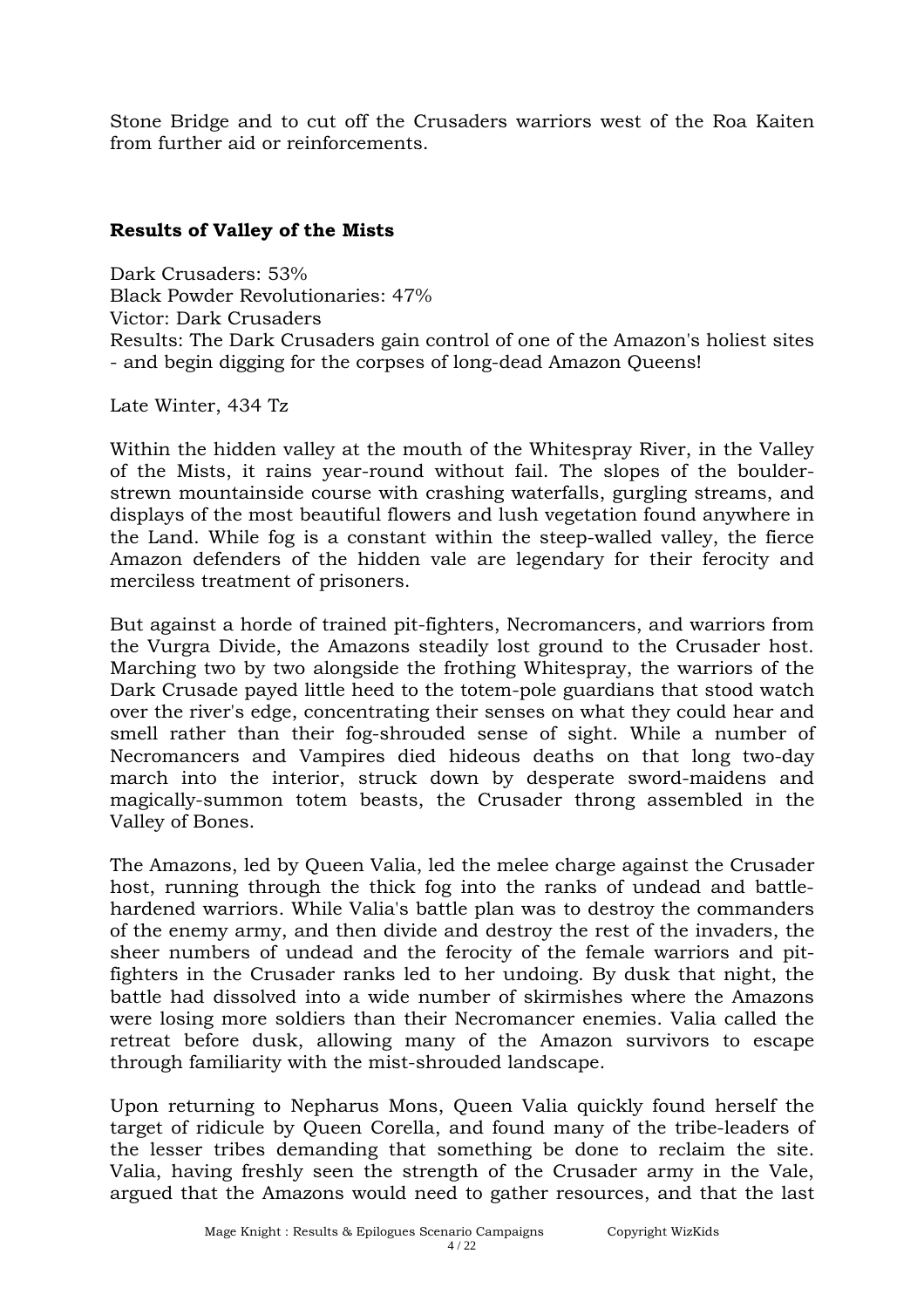thing her people could afford to to is to be hasty. Corella, demanding that vengeance be enacted swiftly for fear of angering the sleeping totem gods that lay within the Valley of the Mists, began riling up the other tribal queens to choose once and for all whether Valia or Corella would solely lead the tribes. While Corella did not go as far as to challenge Valia in singlecombat, the strength of the will of all the tribes may be enough to drive Valia from power within Amazon culture, leaving Queen Corella - secretly a Solonavi agent - in charge of the mountain, and in a position to completely undermine the Revolution's main source of explosive black powder.

#### **Results of Carving to Darthion**

Dark Crusaders: 52% Elemental Freeholds: 48% Victor: Dark Crusaders Results: The Crusaders prevent the Elementals from making deals with mercenaries.

#### Javok'din

Moving his troops through the forests of the Wylden, the Troll warleader knew that the odds were against them. Crusader patrols were everywhere, and it would only be a matter of time before his warband was discovered. While his scouts were amongst the best that Roanne Valle had to offer, getting a warband of this size to the waters of the Galtor would take every bit of skill they possessed. He hoped it would be good enough, as did the Forest Elves, Sprites, Centaurs and Forest Trolls in his command.

It would soon be dusk, and with it the Elementals would lose the advantage of light. While many of the warriors in his command were capable of seeing by night, Javok'din preferred to fight in the daytime. Crusader warriors seemed to have an aversion to sunlight, just as much as any wise Elementalist is wary of shadow.

Just a few miles ahead, boats were waiting at the shores of the Darthion, ready to take them to a number of mercenaries on the far bank ready to deal. Having the sanction of the Prophet-Priest of Roanne Valle, the brawny Troll was prepared to promise each of the warleaders a fair price for helping them clear out this section of the Wylden. With the avenue cleared, warriors, goods, and weapons could be transported with ease, as the Elementals had a number of secret ways to scale the high cliffs of the Wylden Plateau.

The forest suddenly went silent around them. Making the motion for his warriors to stop, in silence, and ready their weapons, he watched the trees and waited for one of his scouts to appear. But when the small, ball-shaped object flew over the top of the nearby trees, and landing with a rolling, splattering motion on the turf only a few steps away, Javok'din quickly recognized the projectile as the head of his lead scout, her neck chopped from his shoulders with a wickedly sharp blade.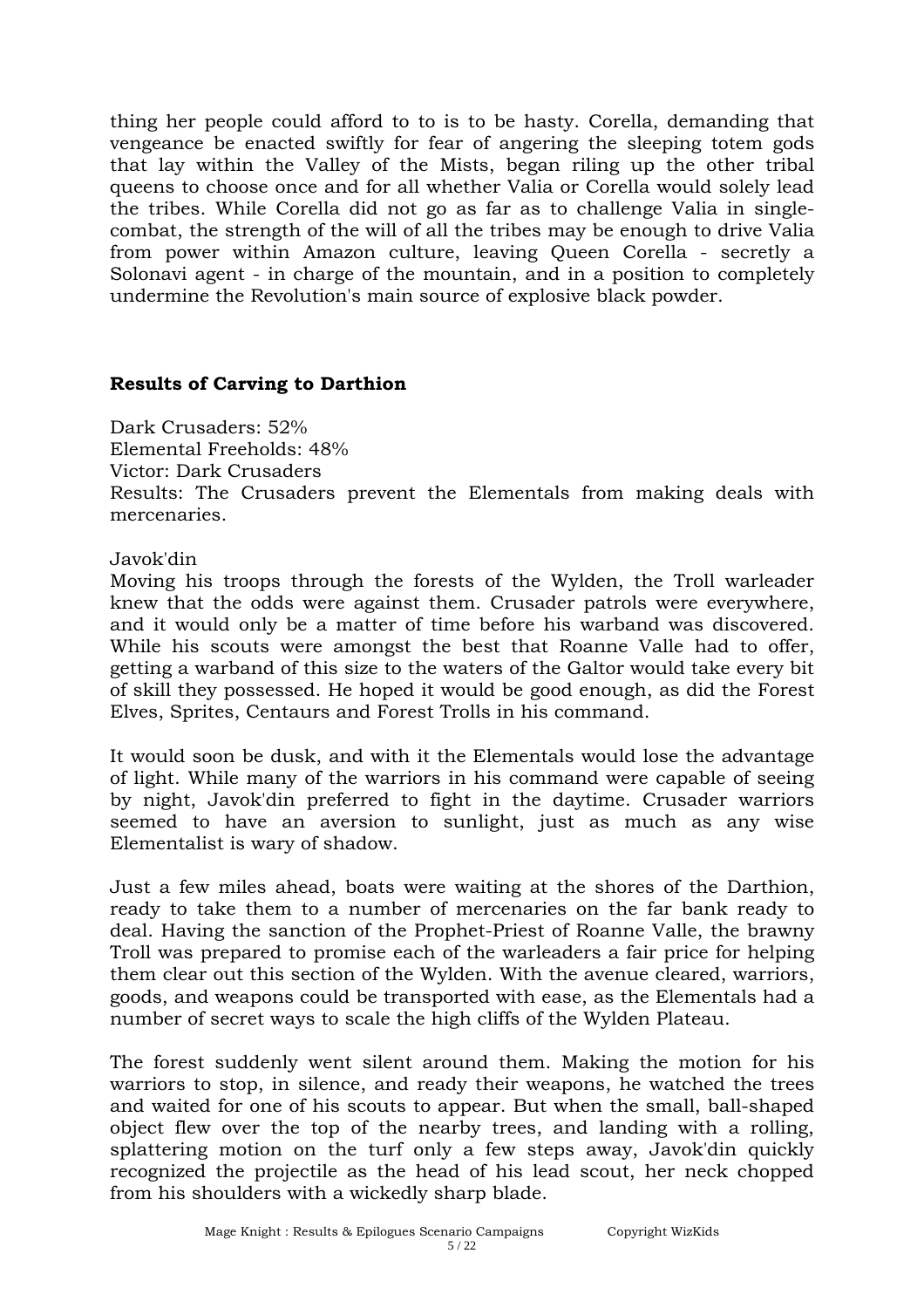Then the forest exploded with Crusader warriors, and the Elementals were fighting for their lives.

#### Sargoth

Sargoth savagely punched his blade into a Forest Elf's torso, shredding through the forged mail as if it were paper. Withdrawing his blade, he attacked twice more, tearing two more ragged holes in the warrior's chest. Being careful to leave the Forest Elf in good enough condition for the Necromancers to reanimate later, the Crusader commander made sure to leave the head, arms and legs untouched.

Looking around the clearing, he saw a raging Troll smashing pit-fighters and zombies aside with its massive fists. Even as the beast roared orders, Sargoth issued his own commands by blowing a pattern on a high-pitched silver whistle. At once, a half-dozen of his Crusaders broke away from their own fights, and piled into the Elemental leader with everything they had. While at first overcome by the attack, the Troll managed to break away from his assailants long enough to rip a sizable tree from the ground, and then use the massive tool to crush three of the Crusaders into pulp with a single blow.

Taking the initiative, knowing that his soldiers wouldn't hold up against the Troll for long, Sargoth ran into the melee, dodging around one of his own warriors in order to get into range. Neatly ducking under the Troll's leafy weapon, Sargoth leaped up onto the beast's back, locked one arm around its massive throat, and punched his sword through its back, piercing the lung. The Troll screamed in agony, even as a Crusader chopped out one of its legs, sending the Elemental commander to the ground. Messily withdrawing the blade from the wound, Sargoth spun the sword around, and then delivered a devastating blow to the back of the head, sending the Troll into limp unconsciousness.

All around the clearing, the few Crusaders that survived the battle were checking their wounds or cleaning their weapons. As far as Sargoth could see, every member of the Elemental host lay dead in the brown winter grass.

"My own personal Troll to play with," the Dark Elf said with a smile. "Darq will be so jealous."

## **Results for the Battle of Fort Wyndham**

Amazon Kyma's Revolutionaries: 59% Enhancer Nim's Imperials: 41% Victor: Black Powder Revolutionaries Results: The Revolutionaries maintain control of the Grange Valley; the Atlanteans retreat with medium-grade losses.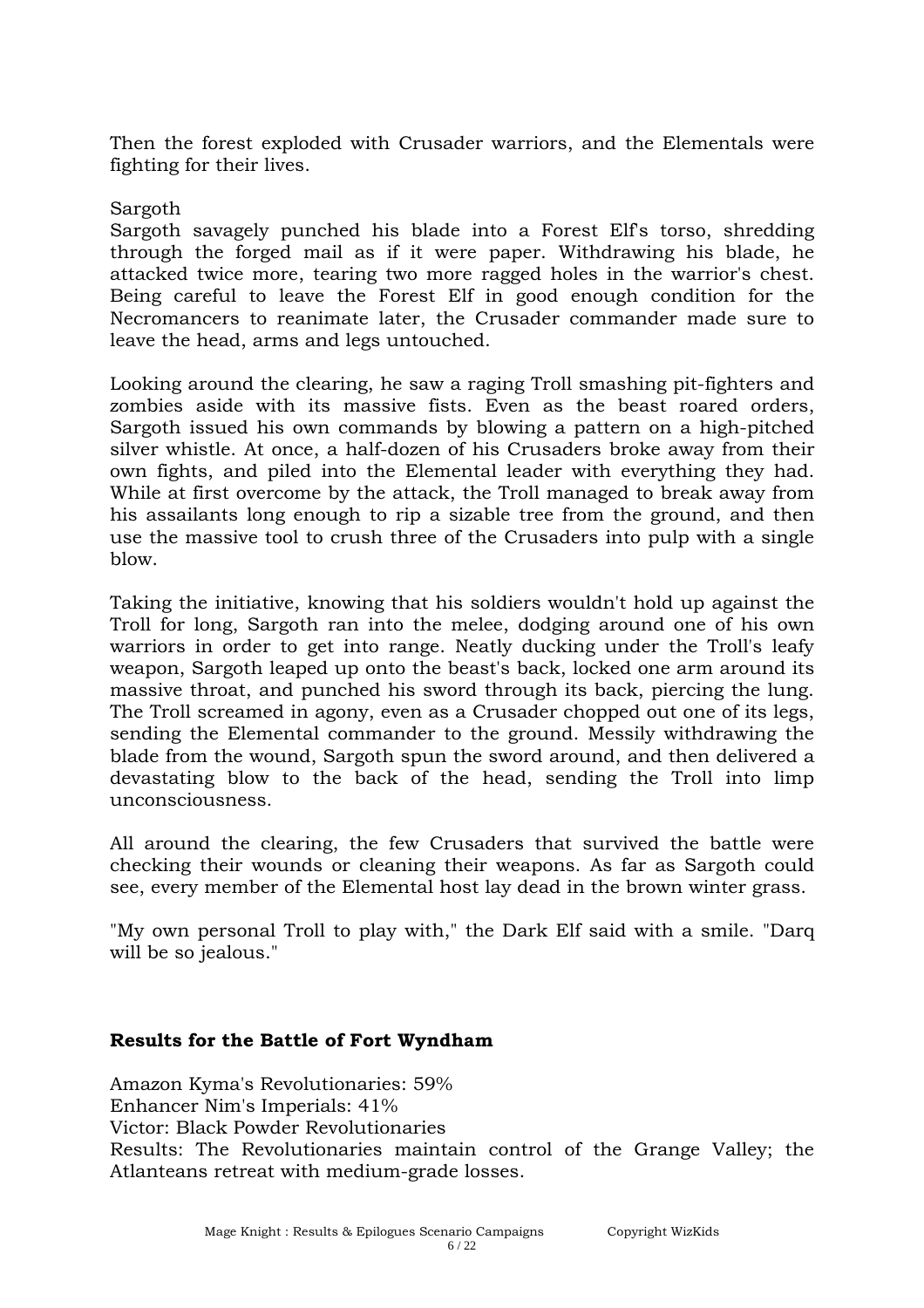# Kyma

Near exhaustion, Kyma, the Amazon leader commanding the defense of Fort Wyndham, threw down her black powder rifle and sat down hard on the stone battlement. Putting her back to the remains of the lightning-scarred parapet behind her, she wiped sweat from her brow with the back of her hand, trying not to smear her face with the black powder soot that stained her fingers. While her riflemen were keeping the Atlanteans at bay, and her Dwarven artillerists had done well in shelling the Atlantean lines and sinking a fair number of the sprite-like Xandressan ships that dominated the Vizorr, the Revolutionaries within the fortress had suffered a great deal of damage from a host of new spells the Technomancers were using. About once an hour a storm of lightning and destruction would rain down on the fort, blasting flesh and stone with equal effect. Soon, the smell of hot lightning would start to build in the air, promising another rain of Technomantic destruction upon the weary defenders.

From Kyma's vantage atop the walls of the beleaguered fort, it didn't seem that the Revolutionaries stood a very good chance of maintaining control over the Grange Valley. News from her messengers told of Golemkore mages marching their automatons along the western side of the river, burning every Revolutionary village and town they could reach. While the Northlanders were holding their own, the freedom-fighters were more used to fighting troops that could suffer the effects of low morale or fear rather than conducting toe-to-toe beatdown fights where the strongest warrior - or golem - would win the day. The Atlanteans knew well that if they could take Fort Wyndham, they would effectively break the Revolutionary territories back into two pieces, and were using every trick in the book to ensure their victory.

While a bastion of Empire irregulars were loosely controlling the uninhabited areas to the east of the fort, they weren't perceived as any serious threat. Kyma was hoping she could sneak a sizable group of riflemen around the enemy flank without being noticed by the pesky Imperial scouts. If she could do that, and could find a way to disrupt the Atlantean lines with a few wellplaced headshots to their commanders and leading mages, maybe she could buy some time to reinvigorate the defense of the ancient stone fort. It would mean sending a fifth of her army's remaining strength through one of the secret gates, but it would be a worthy gamble that might swing the day in her favor.

## Enhancer Nim

As the commander of the Empire forces attacking the critical river fortress, Enhancer Nim had expected a hard fight from the Revolutionaries. Looking down upon the paper maps tacked to the top of a camp table, he was satisfied with his strategies, and knew that he would be able to claim victory by nightfall. By capturing Fort Wyndham, he would not just shatter the Revolutionary lines, but provide another solid bastion against the eventual incursion of Crusader forces from the east. Every soldier in Atlantis knew it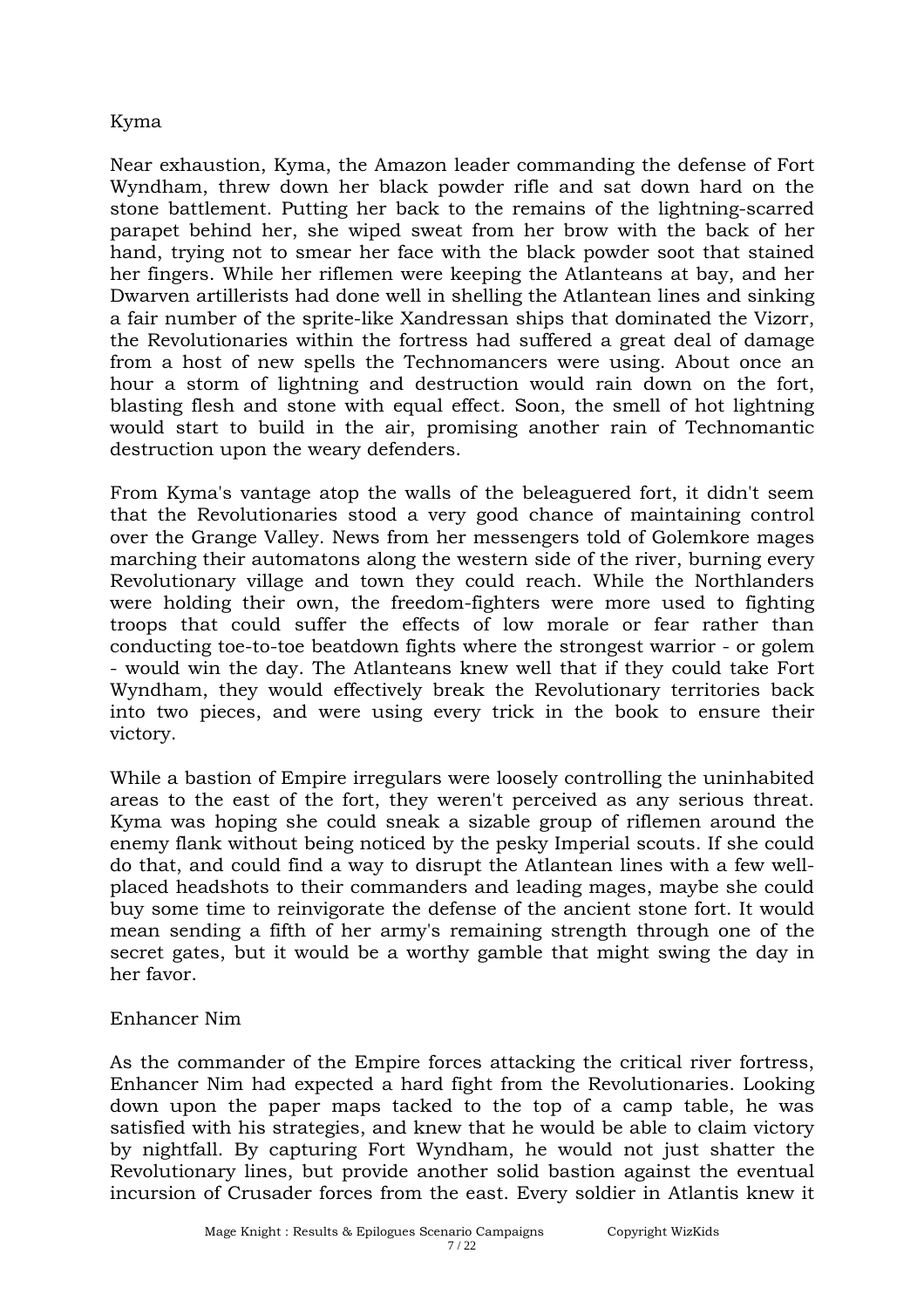was a matter of time before the Dark Crusade started the next leg of their expansion, and victory here was required to ensure the safety of the western half of the Empire.

Turning his attentions to the battle at hand, he knew that it would be a hard day ahead. While the magical attacks would wear the enemy down, the only area he truly had superiority in was hand to hand skirmish fighting. While the blasts of devastating magical energy took care of the majority of the defender's cannons, giving him guaranteed control of the river, he still needed to break the gates of Wyndham. Having just given the orders for a major assault, he warily watched as the attackers approached the walls, and started the process to letting loose enough firepower to blast every Revolutionary to hell.

Then, the hairs on the back of his neck prickled, and his attentions suddenly shifted. While most of his troops were facing the western walls of Fort Wyndham, pounding the defenders with waves of crossbow bolts, energy streams and magical spells, the sound of black powder gunfire could be heard sparking and popping behind him to the south. Before he could call the alarm, his command post and most of the mages within the structure were shredded by a hail of bone-shattered bullets. Screaming orders to his lieutenants, he grabbed onto two injured Technomancers and cast a protective spell across them, shielding them from the second wave of shots penetrating through the structure.

Within moments, groups of his bodyguards were charging towards the Revolutionaries, firing their lightning rifles, scattering the assassins like mice. Then, arcs of brilliant energy were fired by swift-moving golem warriors, incinerating many of the fleeing warriors in their tracks. As Enhancer Nim watched the carnage, he knew that every last member of the rifle squad were doomed to die. But with so many of his mages either dead or near death, he'd lost the magical advantage, and knew that Fort Wyndham would likely hold its own against its enemies. With Emperor Nujarek's orders very clear - that Wyndham was not to become another Wolfsgate - it was apparent he would need to withdraw, and wait for new orders from Atlantis.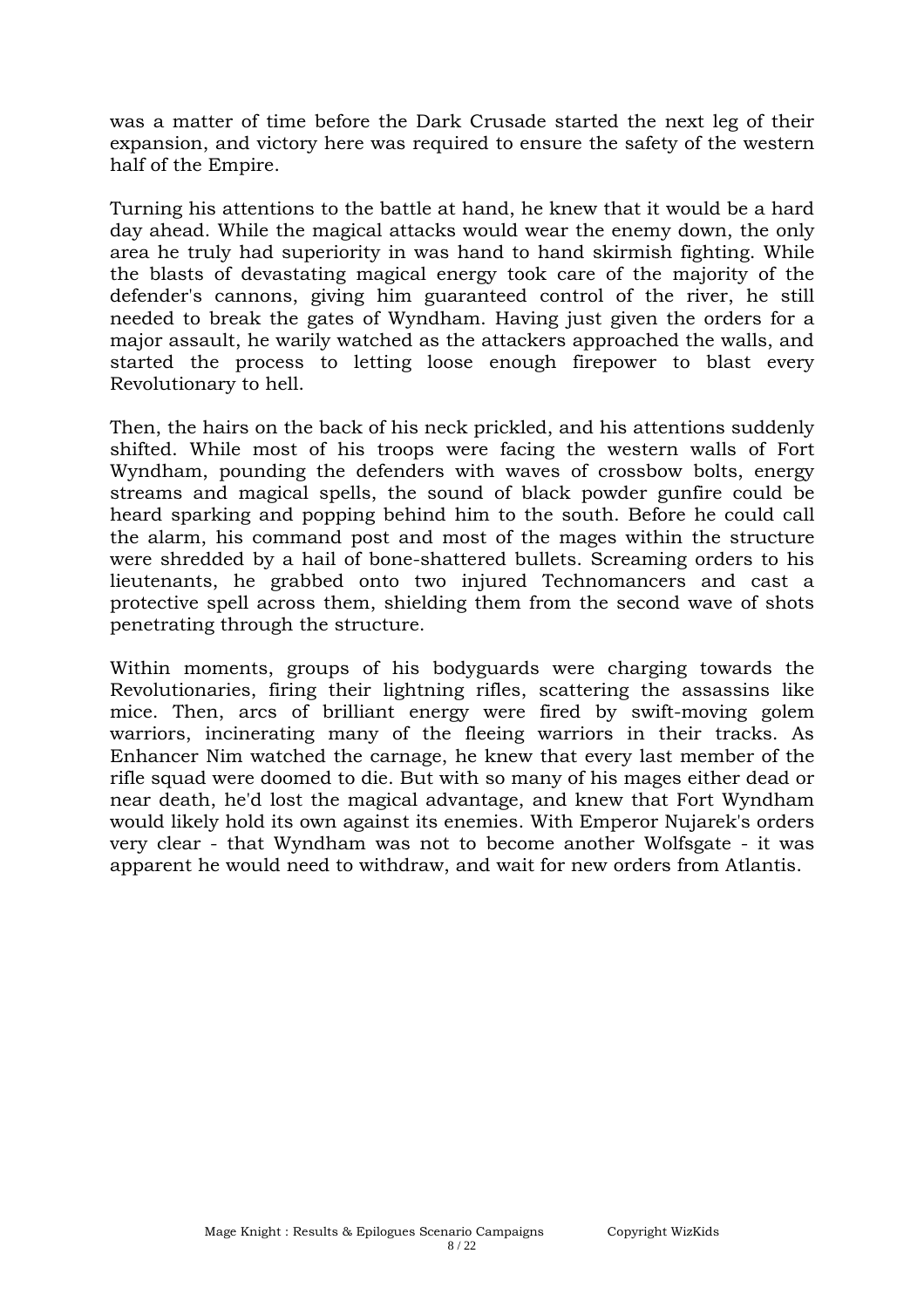## **Blood Falls Epilogue**

Lark rode in through the massive gates of Roanne Valle, her horse slick with lather from the day-long ride across the top of the Wylden Plateau. While Lark had been on the move ever since the final battle of Blood Falls, her trek through the Wylden had been one of secrecy and stealth. The advance scouts of the Sect army were everywhere, burning Troll villages and Centaur glades wherever they found them. While the Elementals were defending their homeland, the Necropolis seemed to have a neverending flow of undead to rip and tear the Wylden defenders apart. While Lark wanted more than anything to turn around and ride back to her homeland, to fight alongside the other Faerie struggling to survive at Blood Falls, the package she carried was crucial to the survival of the League.

For 30 seconds, Lark rode under a tunnel of stone, watched carefully by the Elemental warriors stationed along its length. When she rode back into the sunlight, she had to blink furiously to let her eyes adjust. A scout had already called ahead, and the members of the Circle of Nine were already present in the courtyard, ready to receive her. The leader of the League, the Prophet-Priest Tremelen, stood imposingly at their center, and the other eight stood around him in a semicircle, each with their own looks of welcome – or scorn. While the four Wylden Elves seemed to warm at the sight of her, the massive mountain Troll, the forest Troll, and the Centaur seemed as cold as ice. Dressed in rainbow hues, one of the queens of the Faerie – the Sprites' representative on the council – stood at the Centaur's side. The look of wrath and vengeance displayed on her face – likely from the news that her homeland was under fiery assault by the Sect – was enhanced by the bloodred crystal sword she held at the ready in her hands.

"What do you have for us, Sprite?" asked Tremelen. His voice was cool and soft as a forest breeze, but had an undertone of dominance that not even a mountain Troll could challenge.

She dismounted, and quickly took the package out of her horse's saddlebags. "I bring the plans for the Sect's invasion of the Wylden," Lark responded. "Taken from the corpse of a slaughtered Order of Vladd Vampire commander. From what I've interpreted from the writings, this attack is not just another test. This is a full-scale invasion with only one result: the destruction of every creature of the League, and the capture of Roanne Valle. They have access not only to battle-trained troops, Vampires, and necromancers, but also to an uncountable horde of undead they have generated northeast of the Black Lake."

"How is this possible?" growled the Troll representative.

"They have some kind of magical artifact that allows them to reanimate hundreds of bodies at a time, and then the leaders of the Sect control them from hundreds of miles away using the same powerful relic. While they lack the ability to create new Zombies this deep into the Wylden, the armies of undead they are sending against our people may be unstoppable.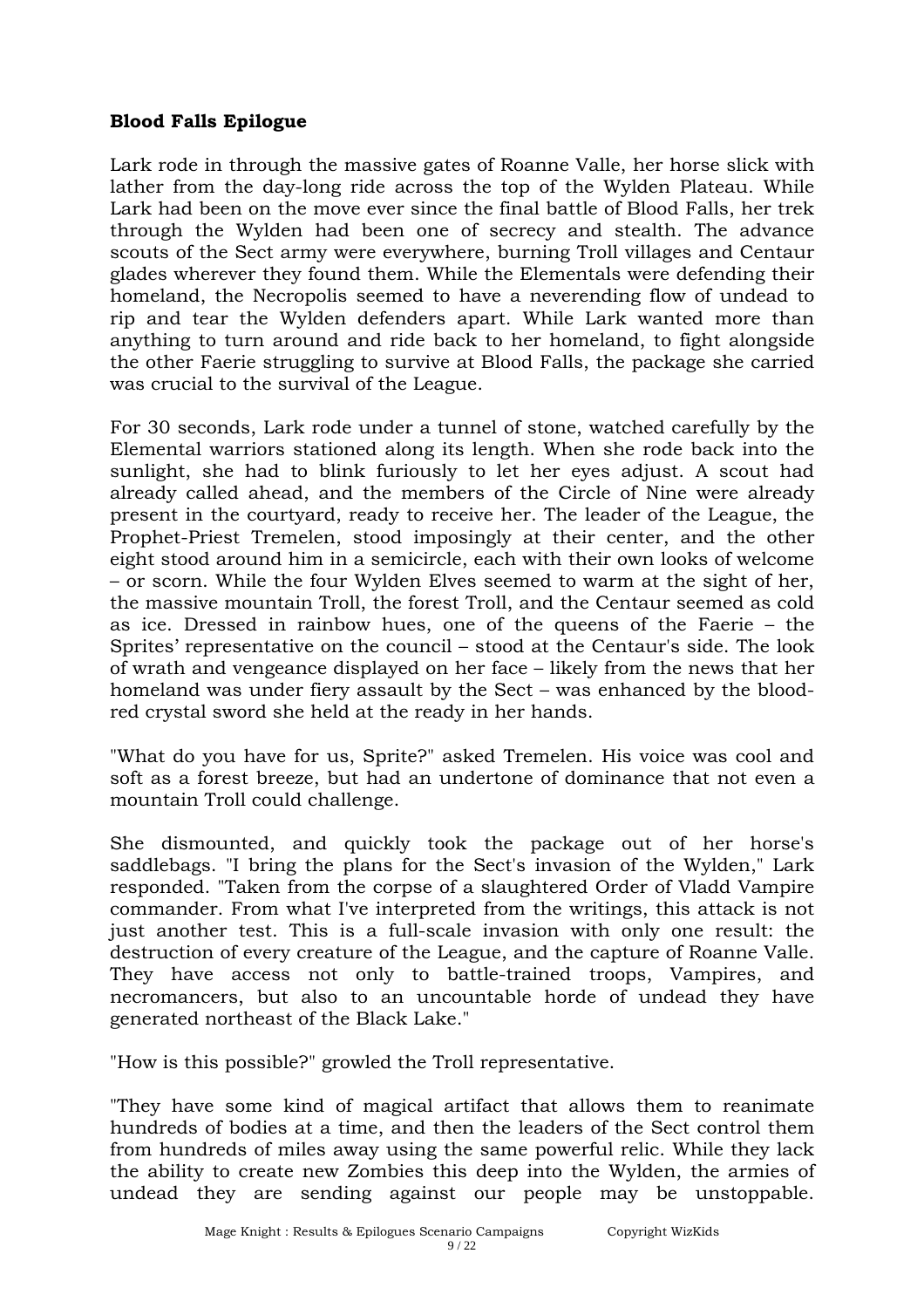Additionally, the peoples of the Vurgra Divide are not just loyal to the Sect in life, but also in death. From my own knowledge, all humans loyal to the Blood Goddess who die in the Divide have been reanimated to spend their second lives in service to the necromancers."

Tremelen held up the package of letters, and bowed to Lark. "Your service to the League is admirable, and your determination to get this information to us is highly commendable. You will now eat and rest, while we of the Circle of Nine ponder what is to be done."

## **Sack of Prieska Epilogue**

All day, the pile of treasure brought to Kzar Nabar by the warlords continued to grow. Gold, furniture, paintings, and magical devices from the mage-isle of Delphane were but a few items in the growing horde. From this great gamble, from this costly raid through the Blasted Lands, Nabar had gained more treasure than any other Orc warlord in history. Even revered Kzar Rabahn, for all his strength and determination, had no taste for wealth. For Rabahn, the smell of burning woods and slaughtered humans was enough to sate his greed, no matter how much the warriors in his band desired wealth to bring back to their tribes on the Fist. For Nabar, wealth and privilege were everything, right up on the list with conquest and burning his name into the minds of every spineless human in the Land.

As another blood-spattered Orc Khan poured out a pig-sized sack of unrefined Magestone crystal before the Kzar, hoping for a blessing and favor from the ruler, Nabar waved his hand. "Everyone get out of my tent!" he demanded. "I require time to think." Two Orc females, dressed in Galeshi silks and veils, stepped forth to entice. But he waved these off as well, having no time for frivolity. When his tent was empty, and the sounds of his brethren had faded, he spoke.

"My master, Heddravalis," Nabar said. "I call upon you."

A being of blue light manifested in front of the Orc Kzar. Clothed in red armor, and bearing a glowing sword in his left hand, the Solonavi stood imposingly before his pawn. "Nabar," it acknowledged.

"We have taken Prieska. Alrisar is in ruins. The Atlanteans are scattered and we stand unopposed in the human lands. But in time armies will come, and my warlords stand divided between wanting to stay and fight for what we have taken, and moving on to sack new places. I do not know what to do."

"Wait," stated the being. "Consolidate and ensure that the Atlanteans do not drive you out. When the time comes, a dark messenger will arrive. Then you will have your answer."

"What kind of messenger?" the Kzar asked with some suspicion.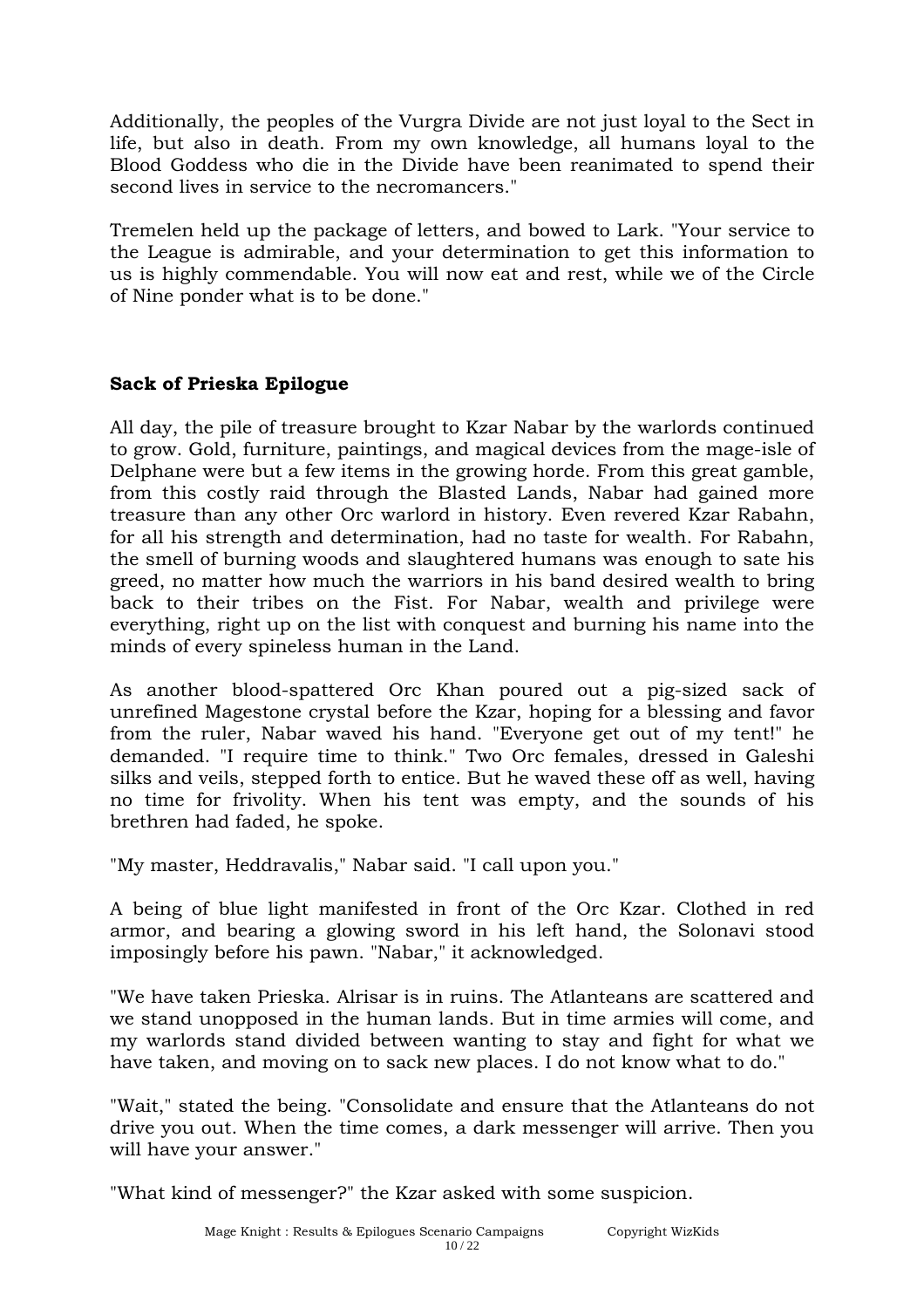"He will be from the Necropolis," stated the Solonavi, "and will represent the Order of Vladd."

"A Vampire? And what message will he bring?" Nabar asked.

"Not a message," Heddravalis responded. "But an offer. An offer of destruction and terror the likes that Atlantis has never imagined. From that offer, everything shall come together as it should, and your brutal people shall spread all across the Land until all fear the name Nabar, and humans everywhere revile you as the Destroyer."

## **Imperial Games Epilogue**

As Commander Redwyne rode on the east road away from the Atlantean capital, accompanied by his three surviving warriors on horses packed with prizes from the tournament, the Elven commander finally let his guard down. Out of the view of the dangerous Atlanteans, he let out a long, relieved sigh as the stress and fatigue of his month-long dealings with them finally rushed out of him. His victory in the arena had cost him the lives of almost a hundred of his warriors – most of them friends that he had made over the last 20 years. Now, all but three were dead by Atlantean hands. But Redwyne knew the cost in lives was worth it, and not just for some silly title or prize of gold or riches.

Redwyne's strategy against Altem Senn and the Atlanteans had been unique: confront the Atlanteans with their worst fear – a combined force of races – and see how well they adapted to sworn enemies working together against them. The ploy had worked well. While winning the tournament was inwardly gratifying, almost as much as the horrified look on Altem Senn's face as he surrendered during the final battle, the dark knowledge that Redwyne had exposed a chink in the Atlantean's otherwise invincible armor was the real victory of this painful experience.

While his warforce had been nearly wiped out, with only a forest Elf, an Orc, and a nearly crippled Amazon surviving, the triumph in the Atlantean Arena would make Redwyne's name both blessed and cursed throughout the Land. Warriors of all races and capabilities would swarm to his banner. With his victory in Atlantis, Redwyne's need to break from the High Elves was absolute. The High Elven Council in Rivvenheim would never tolerate their warriors working with the lesser races, nor would they see that the pending alliance with Tezla's descendants would bring only ruin.

Thus, fate had left Redwyne with only a single option: Find the other High Elven riders who had left the service of the Knights Immortal, and join with them. His three warriors, still loyal to him in every way, would stand at his side and help teach the ragtag Free Armies how to fight against the Atlanteans and win. Strength in numbers, unity through alliance, and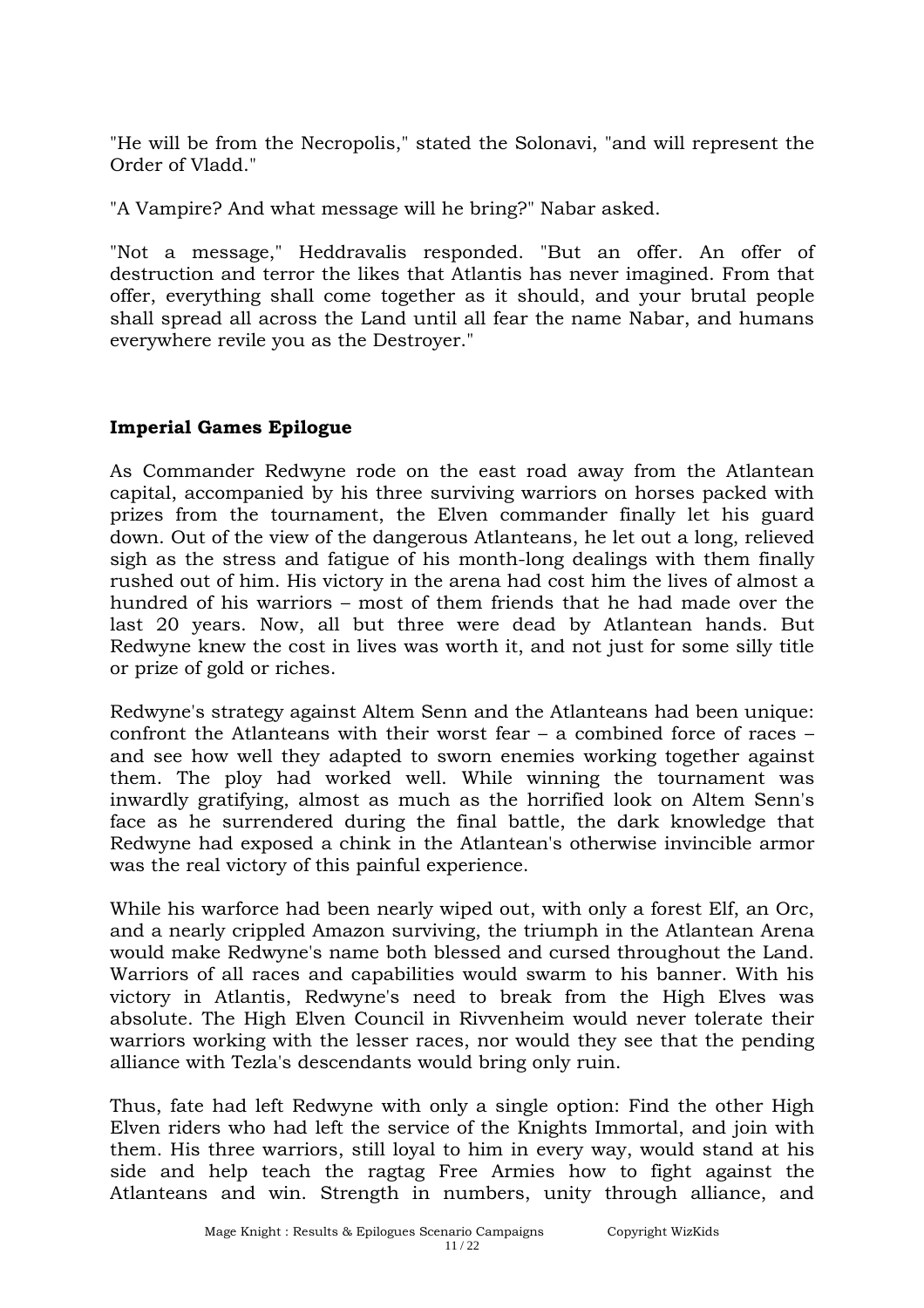domination through diversity were his mottos. These were the lessons that Redwyne had learned these last decades, and were the tools he would use to destroy Atlantis and place Rivvenheim back into its role as the properly dominant faction in the Land.

Raising a bottle of spirits from his pack, Redwyne saluted the sky and those fallen in battle, and silently vowed that their sacrifices would not be in vain. Then, he drained the bottle, tossed it over his shoulder with a smash, and gave the order to ride east toward the Atlantean border.

#### **Return to Wolfsgate Epilogue**

As the massive Atlantean army marched toward the Khamita River Bridge, intent on crossing it to crush the Rebel city of Wolfsgate, the Technomancer Venthu engaged in a crucial sabotage mission within the city itself! Having levitated into the city under cover of darkness, the technomancer attempted to smash the city gates from within to allow the Atlantean army to surge and overwhelm the small river city. But when Whitehawk's Amazon warriors engaged Venthu in combat, risking their lives against volleys of magical blasts and technomantic Golem assaults, the climactic battle ended with Whitehawk decapitating the Atlantean mage just in the nick of time.

Upon learning that the gates were not going to be blasted down by Venthu's warband, the disappointed Atlanteans pulled back from Wolfsgate. Within an hour, after a flurry of mage-writ message exchanges, the demi-magi accompanying the warforce received new orders: Leave a contingent of warriors to guard the southern banks of the River Khamita while the main body marches to Riverdam. While Emperor Nujarek is openly disappointed about the technomancer's failure to crack Wolfsgate, he knows it is only a matter of time before the Rebels fall before the Empire.

Meanwhile, with Whitehawk promoted and charged with defending Wolfsgate, the Red Duchess and her commanders quickly ride back to the capital city, both to report the news of their victory and to prepare for the impending invasion of Khamsin by Atlantean forces! While harassing units are already positioned in the hills near Riverdam, ready to use fuser and cannon fire to prevent troops from moving across the dam below, flights of Atlantean Dragonflies are already confronting Rebel positions in order to allow a slow and unopposed crossing of the River Khamita.

#### **Dark Omens Epilogue**

Within the Pyramid

Inside, in the cold dark, the temple was beautiful. As the Wolfwitch padded down the grit-covered stairs, she felt the cool, ancient stone beneath her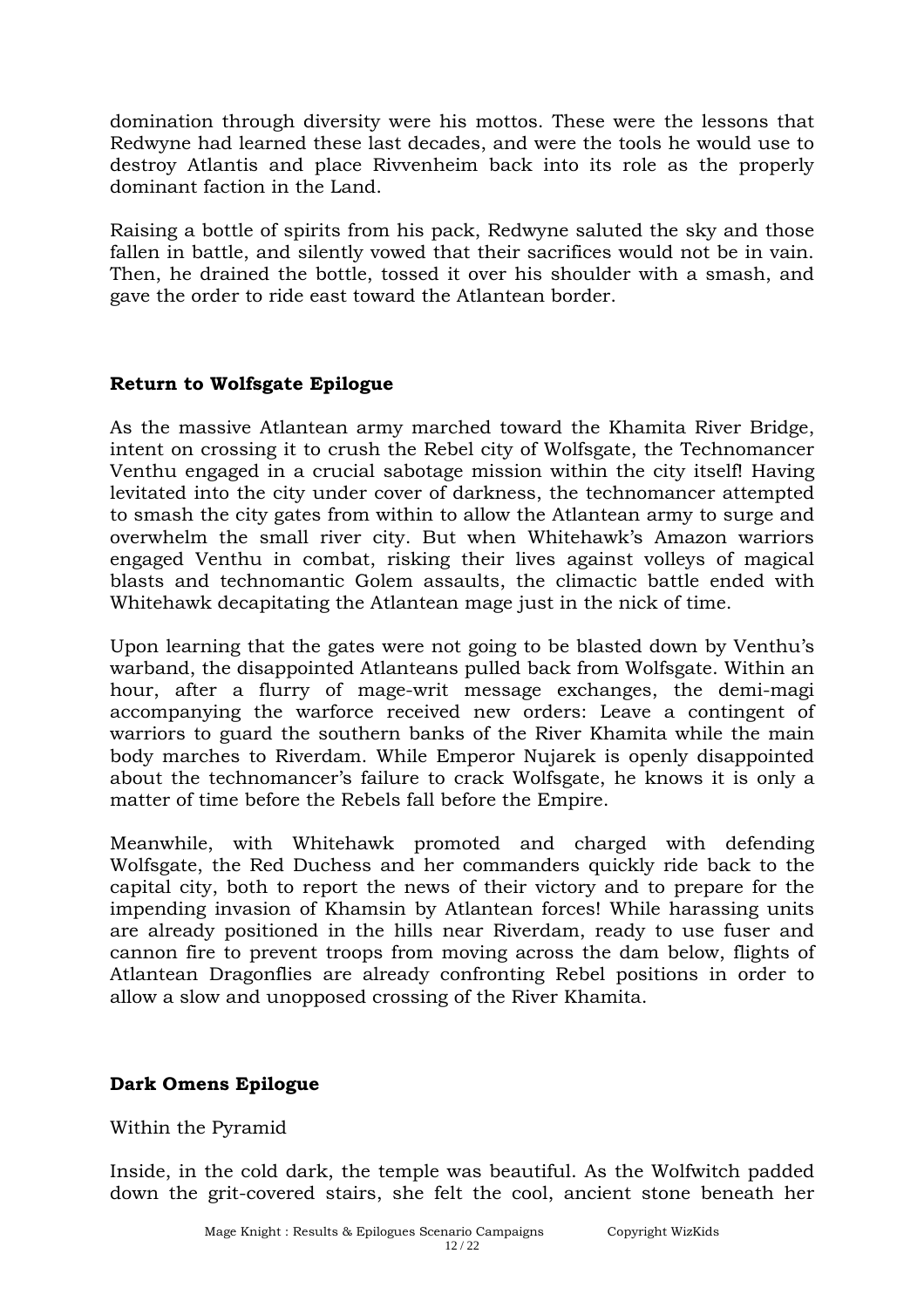bare toes. To her delight, the walls on either side of the stairway were covered with hieroglyphs of ancient and unknowable origin, signs and sigils that seemed to faintly glow in the gloom. As she fearlessly descended into the temple, she imagined the riches--and the knowledge--that would soon be hers for the taking.

The stairwell opened into a hallway, and the hallway into a massive chamber. While she could see with her darksight well enough to navigate the room, the true grandeur of the place would be revealed only if there were light. Casting a quick spell of illumination, the rings on her right hand began to give off an unearthly glow, bright enough to show her the true nature of the heart of the Pyramid.

And it was glorious. The interior of the structure was built from blackstone, a special rock with a mirror-like quality. Massive pillars rose toward the ceiling, and stone blocks formed narrow channels for torrents of rushing water. As she walked, her dancing shadow moved throughout the room, their spell-lights illuminating the engravings carved into the massive walls. Along one of the five-story-high walls, a massive scene showed a desert oasis populated by fantastical monsters whose heads were of animals. Across the room, next to a gurgling fountain, a series of more than a hundred waisthigh statues showed a progression of workers heading toward the oasis, carrying with them stonecrafting and excavation tools. Lastly, by a black door lined with silver edges, there was a silver-tile mosaic of a human dressed in priestly garb reverently placing a sparkling crown into a thick stone box.

Moving toward the door, holding her ragged skirt so that she wouldn't trip in her haste, the Wolfwitch approached the silver-tile mosaic. The music she had heard in her mind, in the deep of the Blasted Lands--the sweet singing that had drawn her to this holy place--was emanating from beyond this door. Touching her fingers to the cool stone, she began to whisper incantations and words of power, trying all of the ancient words she knew. But when there came no response, she knew there was one word that would have to work.

"Temanor," she whispered, and the door ground open, revealing darkness beyond. Without a moment's hesitation, she stepped into the passage and vanished from view.

## **The Road to Prieska Epilogue**

Blasted Lands

Crox looked around at the scouring desert, amazed that after the two-day sandstorm there was almost no sign of its passing through the craggy landscape. Already, Mage Spawn were scouring the Land looking for food; deformed birds croaked and whined from atop stunted cactus. The smell of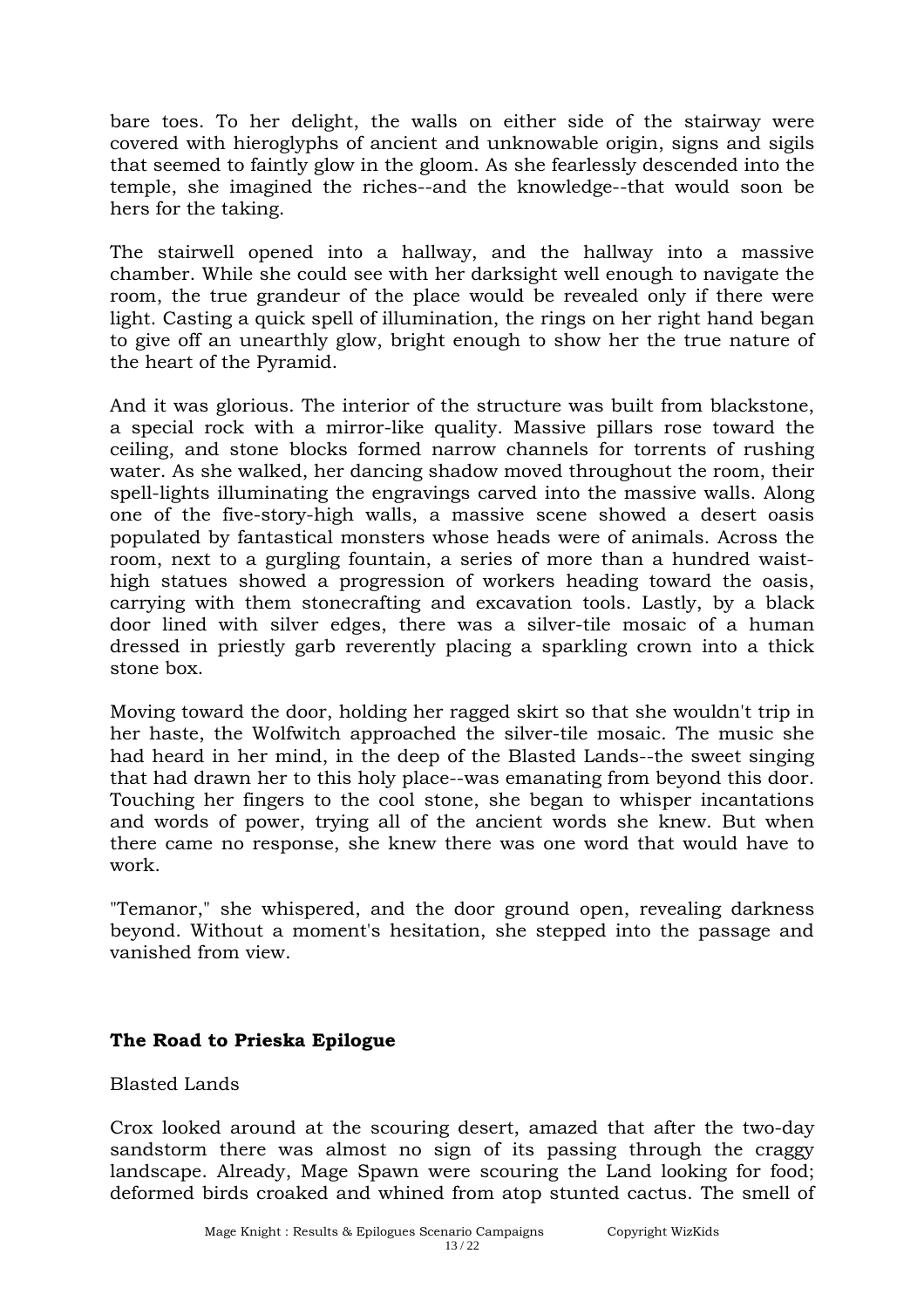rain was thick on the air, though the yellow sky revealed no sign of its coming.

Crox stalked along the edge of a dry stream bed, following the slow curve toward the line of low, boulder-stacked mountains to the south. After the final battle with the High Elves two days ago, most of his Wolfskulls were dead, slaughtered in the defense of the Galeshi scouts that knew the way to Prieska. But the Elves had failed in their final mission, which was all that mattered. The sole remaining Galeshi scout lived long enough to give Crox information about the landscape surrounding the mountain pass. Now, amid a hundred miles of wasteland, all Crox had to do was find those landmarks, and he would be able to lead the Orcs into the green lands, out of this Mage Spawn - infested blight.

A day's march to the south of the army's encampment were rolling hills—and the route into Prieska. If Crox wasn't able to find the path, the food sleds would need to be abandoned, and two days of disorganized squabbling and climbing would tear Nabar's army apart. The Orc Kzar was already furious with Crox, but if the scout could just find the way out of this maze of stone and dust, he might earn back some of Nabar's respect--and drain off some of the Kzar's desire to flay him alive.

From high above the blasted plains, an eagle let out a piercing cry. Shocked by the appearance of such a revered beast, Crox watched as the beautiful bird glided over him, a brown and black silhouette drifting toward the green lands of Prieska. For a moment, Crox was stunned by the appearance of the holy bird in a blighted place far from where any earthly eagle should be found. When it cried a second time, and angled toward a destination somewhere in the sprawling hills, Crox found himself chasing after it, abandoning the winding gully in exchange for the wisdom of his new guide.

He sprinted for almost four hours, running with all his might after the divine flier, before reaching the base of a line of marching, boulder-studded hills. Exhausted and covered in dirt and sweat, he watched as the eagle soared out of his sight, lost behind the tops of the earth mounds in front of him. Despair filled him, and exhaustion threatened to overwhelm him.

But then he realized what he was seeing: three parallel stones in a line on the hills; two trees that looked like a pair of praying priests; a yellowish pool that bubbled with an intolerable stench. All of the Galeshi's landmarks were here, and by the grace of the eagle gods, Crox had been shown the pass into Prieska.

Nabar would be very pleased. But for Crox, Nabar was no longer a concern. For his path was clearer than the one before him. He had been a scout and a warrior in these last few days.

But now, he would become a shaman, for the eagle gods had shown him and Nabar's army - the road to Prieska.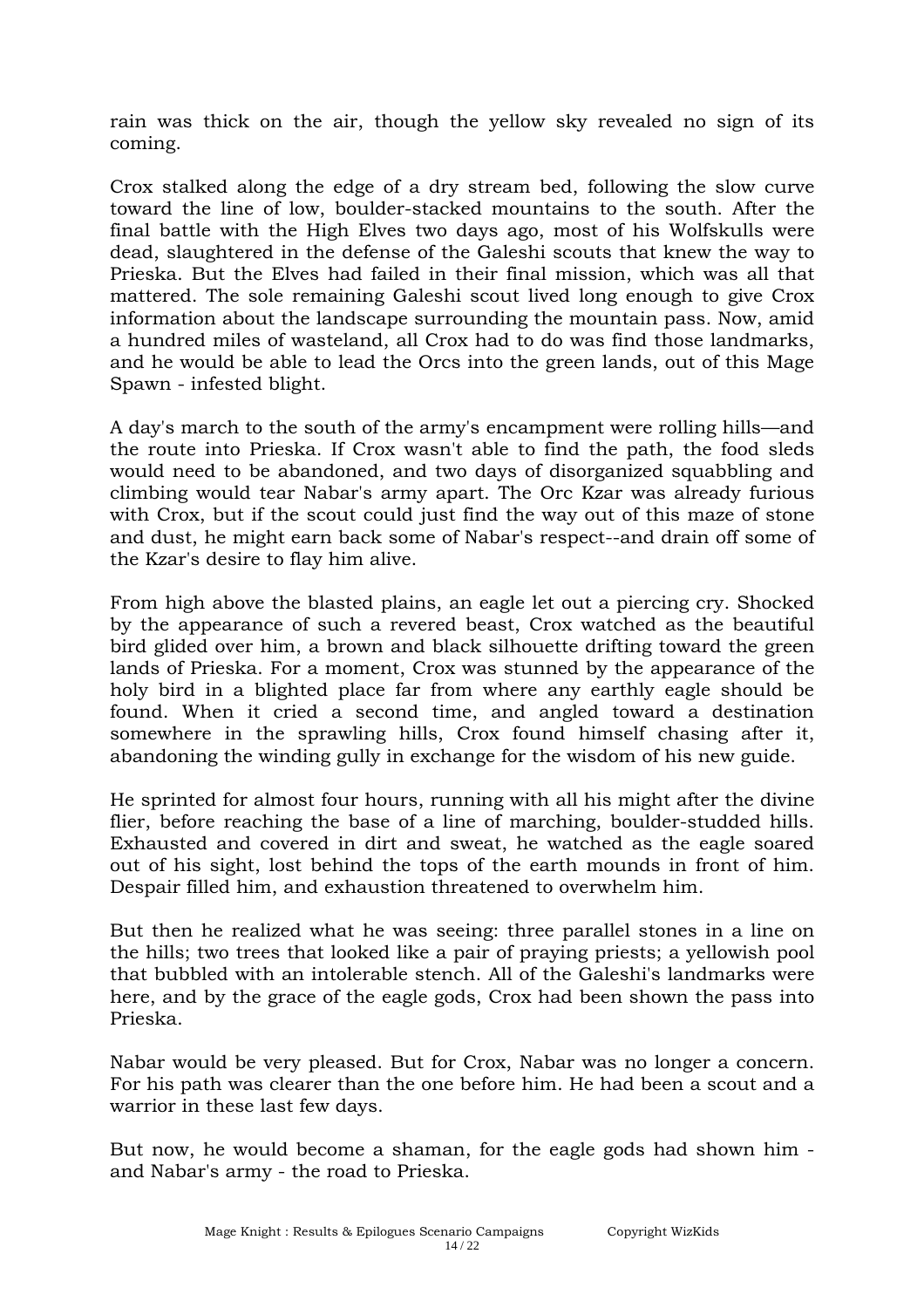#### **The Khan's Road Epilogue**

Shadowbane sat numbly on the cold black stone floor, vaguely aware of his surroundings. Moonlight shone in through a triangular window above, casting a latticework of light and shadow across the floor of the claustrophobic prison. A metal chain ran from the wall to a heavy metal collar bolted around his neck, preventing him from making any sudden movements. While his sword hand would eventually heal from where the Orc Ironclad had smashed it, he wasn't sure if he would ever have the dexterity to play the harp again.

"You lost the battle," accused the hooded figure standing before him. Because his captor was dressed in a shapeless brown robe, the Elf couldn't tell whether the figure was male or female--or neither.

"You were abandoned by your master. Tossed aside by the powers in favor of another pawn. Now your enemy rides triumphant back into the grasslands, and your contingent of Outriders lays broken like discarded toys."

"We did what we had to do," the High Elf said with a hiss. "I know that the Orcs ride west, toward Prieska."

"You may be right," said the figure. "But you won't be able to do much about it. Not here."

"Who are you?" he asked. "Are you a Seeker?"

"You would have been a Seeker, had you won your fight. Now, you are nothing, powerless and imprisoned. But freedom is within your grasp. Assuming that you make certain . . . sacrifices."

"Sacrifices?"

"Once you heal, you will prove your loyalty. Once you prove your loyalty, you will have access to the knowledge you've looked for your entire life."

"But will I play again?" he asked selfishly, gesturing with his smashed hand. "Do you have the skill to heal?"

"You will master your instruments again," said the figure. "But not in the way you think. You may have one last question, and then I must go."

"Am I a prisoner of the Sect?"

The figure shook its head slowly from side to side, showing just a sliver of a beautiful female Elven face secreted within the cowl. "No. Here, within this lost place, you shall learn your new role in the Land."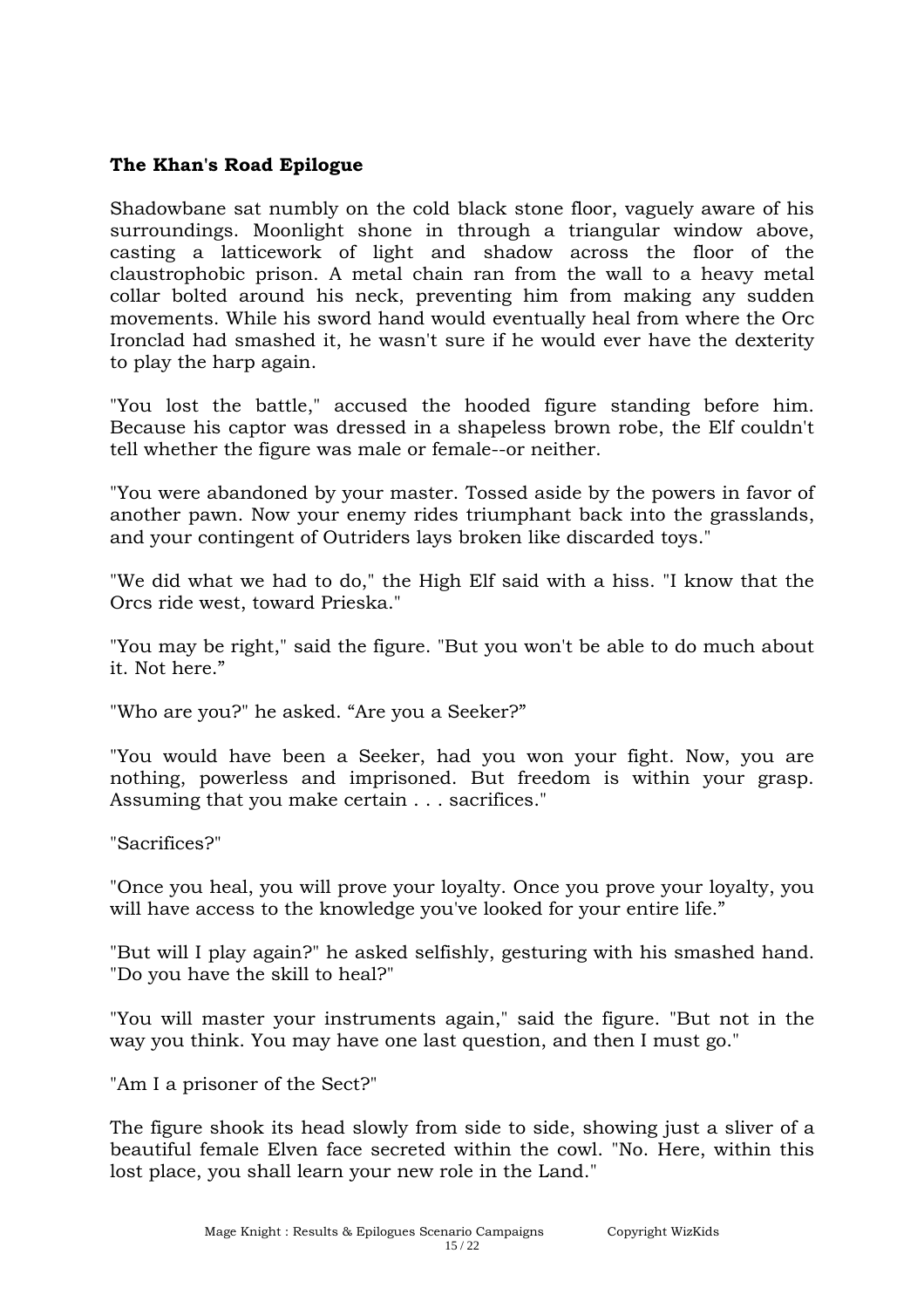Before he could speak, the Elf turned and walked to the small prison door. The heavy door opened for her automatically, swinging wide to reveal a torch-lit hallway beyond. As she stepped through with quick grace, Shadowbane saw something in the shadows behind her that made his breath catch in his throat.

A broken Solonavi lay upon the stone floor, bound in chains.

# **Burning Sails Epilogue**

After the ships of the Malia clan were sunk by Rebel cannon fire, sending the panicked river-traders swimming for the shore, Captain Sarjhet beached her ship behind enemy lines and began a campaign to punish the Rebels responsible for the despicable act. For centuries, the Xandressans had traded peacefully with the merchants of Khamsin, guaranteeing their neutrality by refusing to ferry Atlantean troops or weapons. But when the Rebels fired upon Sarjhet's fleet of riverboats, believing that the Tezlacore Golem that the river-traders ferried violated the centuries-old agreement, they set off a chain reaction of violence that would bring the Xandressans fully into the Atlantean war against the Black Powder Rebellion.

After weeks of skirmishing against difficult odds, and crippled by the capture of the Tezlacore command Golem by the Rebel enemy, Captain Sarjhet was approached by a mysterious agent of the Solonavi. He offered to grant her two wishes—ensuring her family's survival and answering her oath of vengeance—in exchange for a pact of service. Sarjhet agreed to the agent's deal, assuming that for the cost of her soul she would purchase defeat over Duke Skala's Rebel forces.

But she couldn't have been further from the truth.

The morning before the final combat, Duke Skala made his own deal with the Solonavi, gaining their aid in defeating Sarjhet in exchange for his own pact of service. When the Xandressans and Rebels collided in battle, the awesome power of the Solonavi allowed Skala to capture Sarjhet's shipmates one by one, until the Captain herself was taken prisoner by none other than Duke Skala himself. Within days of the defeat, the strategic Atlantean fortress of Fort Wyndham was captured by Rebel warriors, and the Grange Valley and the Upper Roa Vizorr river became controlled by the Rebellion. The Northlands overseen by Warlord Blackwyn were now connected directly to the Khamsin homeland, providing a barrier of Rebel-controlled territory that extended all the way from the River Khamita to the homeland of the Amazons some five hundred miles east.

She and her surviving family members put into a cage-cart bound for Khamsin, Captain Sarjhet grimly contemplates her future. While Skala swore himself to the Solonavi in exchange for a single, critical victory, Sarjhet swore herself to the powerful beings for something far greater—revenge on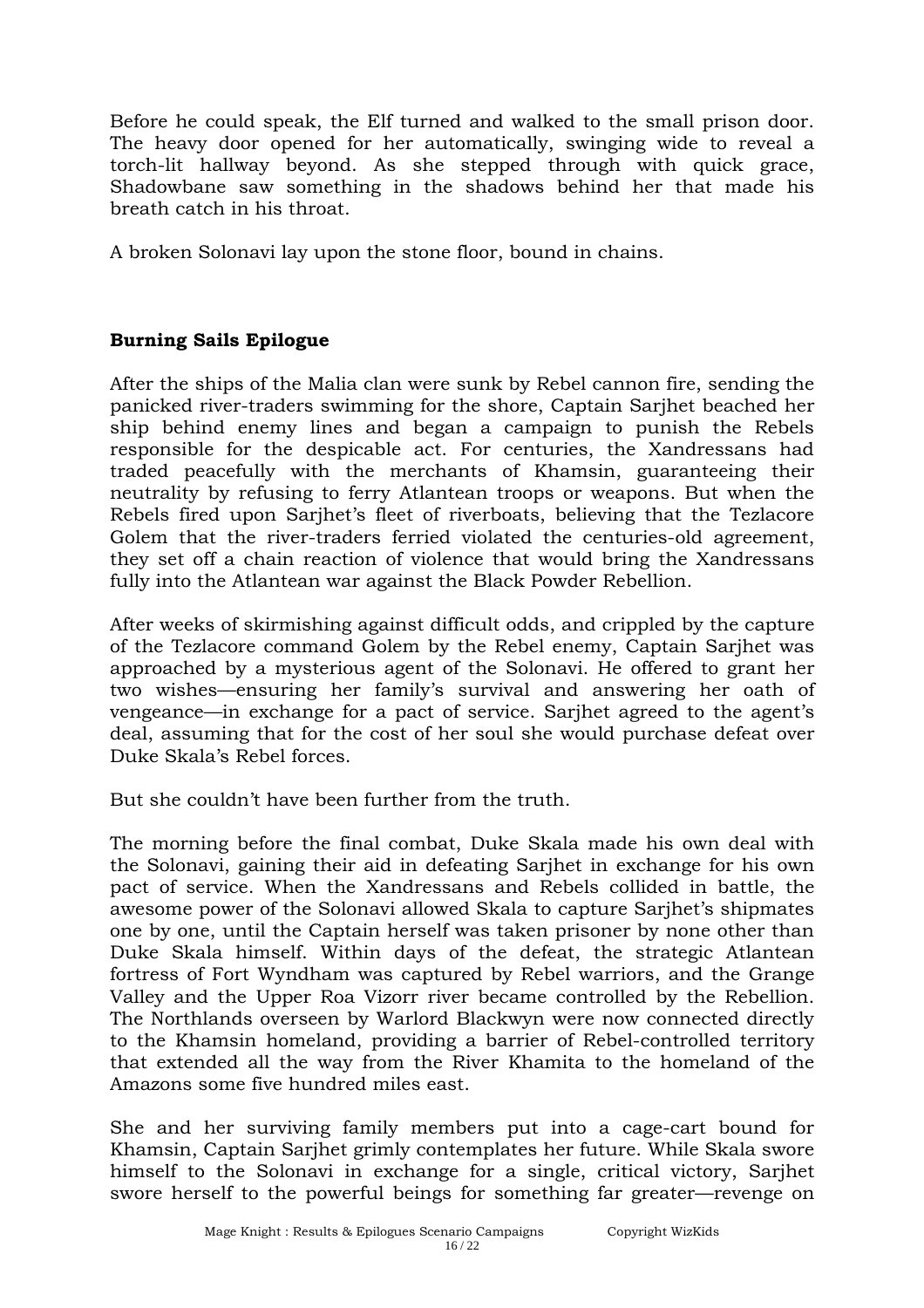the Rebels and the survival of her family-clan. While she isn't sure how becoming a prisoner of the Rebellion will accomplish this, she feels by the wind and waves that her vengeance is still to come—and that the Solonavi won't forget her oath of vengeance against her captor, Duke Skala.

#### **The Battle for Stonekeep Epilogue**

Sir Mishler stared blankly at the battered walls of Stonekeep castle, watching his remaining troops pull back in retreat from the ancient Elven castle. Behind him, the setting, bloody sun was almost behind the Rivvenheim peaks, filling the entire mountain ravine with long shadows.

Retreat. The word stuck like a dagger in his mind. High Elves didn't retreat. The Knights Immortal didn't know defeat. Not on this scale. Not, he reflected with bitter irony, until today.

Commander Searle, the leader of the Elemental's defense of Stonekeep, had performed admirably in the battle. The Centaur's Trolls, Forest Elves, and assorted allies from across the Land had held off the massive High Elven assault with a combination of swords, spells, and simple ingenuity. Now, Sir Mishler was standing on the path back to the peaks, back to his home, to defeat and infamy in the eyes of all the Elves of Rivvenheim.

Stonekeep Castle would have been easy to conquer, with time and proper planning. But when Council Lord Jamus raised the stakes this morning by announcing the arrival of a Necropolis Sect army, and demanding that Stonekeep be taken in a day rather than weeks, Mishler's commander demanded the impossible. But Anthonius had tried to conquer the structure anyway, gambled with the lives of dozens of High Elves, and watched as they threw their near-immortal lives away for nothing against the Elemental defense. In all the long day of battle, not even one High Elf even reached the top of the fortress wall, and were ultimately left faced with defeat on the rock-strewn ground before Stonekeep's unbreachable gates.

Retreat. It was the only option. Sir Mishler had saved the lives of the remaining members of his warhost with the command to withdraw, but at the expense of his own career, his family's name, and his personal honor. But tomorrow night two dozen soldiers fresh from the toils of war would be at home with their families, their loved ones, and their children - and for that fact alone Mishler could live with himself for the centuries to come.

Taking off his helmet, he carefully set it onto a boulder beside him. Unfastening his beautiful cape, he draped it alongside the helm, careful not to dirty his family's crest. Lastly, the High Elf took his ancient battle standard, his family's prized possession of honor and prowess, and laid it gently beside the other abandoned objects. The collection of personal relics were in such a place where they would be seen by the High Elves still climbing up from the battleground below, placed in such a way where they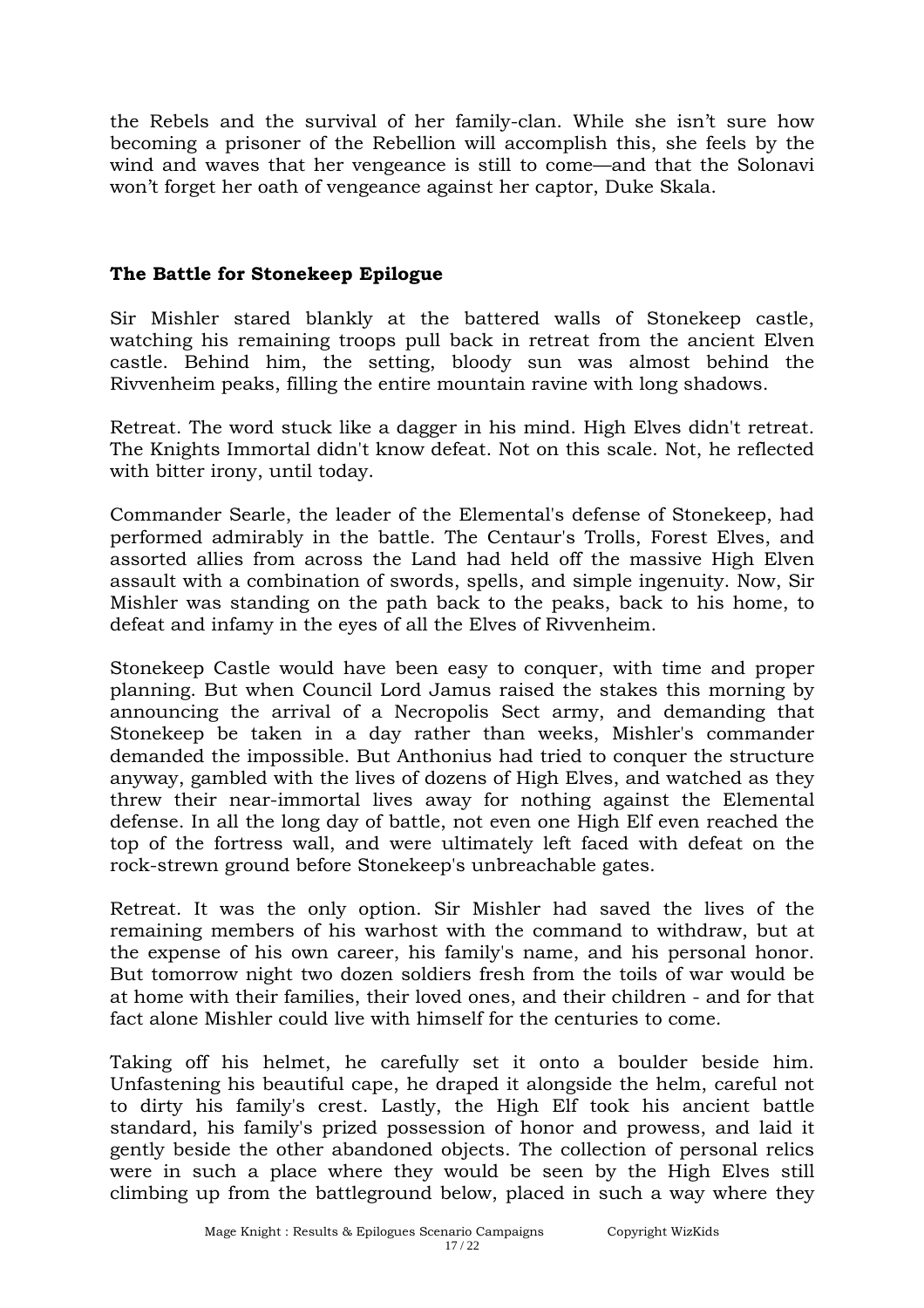could collect the objects in a way that would prompt no questions or accusations.

A new life, Anthonius thought to himself, as he girded a salvaged longsword onto his belt. A new life somewhere away from here. Somewhere where I can put this black day behind me, and all of the dark tidings it bears. Farewell, fair Rivvenheim, homeland of my heart.

Pulling the hood of his cloak up over his brow, he nimbly stepped into a thin passage that would lead him to the green valleys of the Wylden far below, his cloaked form swallowed up quickly by the shadows of Rivvenheim.

And somewhere in the growing darkness behind him, a Vampire hissed, and stealthily moved to follow...

## **Vampire Civil War Epilogue**

Deathspeaker Aeradon, perched high on a balcony over the assembled crowd of Sect Elves, watched the bone-fire burn on the sands below. For nearly ten minutes he'd listened curiously to Deathspeaker Spider's screams above the din of the roaring crowd, but now he couldn't hear any more protests from his nemesis, which suited him fine. The Order of Uhlrik was no more, extinguished by Vladd's mastery in the Death Pits. Now, with Uhrlik's best warriors slain, their leader Rax Coldstone reduced to ash, and Deathspeaker Spider burned alive atop a pyre of his fallen warriors, Vladd's control over the military hierarchy of the Sect was nearly absolute. The remaining Uhlrik warriors were scattering out of the Sect as quick as they could ride, and would likely be no longer of any serious concern to him by the end of the year.

An excellent night, and one that would undeniably pave the way for the Order of Vladd to become unstoppable in the years to come. With the appointment of Darq the Corrupt as the general of his personal armies, and command of the Order of Vladd falling to the hands of the capable Death Merchant, Ribhan Crag, things couldn't be better. Aeradon sipped at his marrow wine, savoring the rich, meaty taste with his withered tongue. Soon, the pyre would gutter and flicker out, and then a series of brutal pit-fights would begin, with all of Spider's Nightblades and pit-warriors fighting for the right to be acquired by new masters. The bloodshed would likely be quite memorable, as the threat of lost station to an dis-owned Nightblade always lent more to their desire to please the death-hungry crowd with spectacles of destruction.

Sipping at his wine, pleased with his train of thought, Aeradon began formulating a plan for conquest.

Ribhan Crag looked up from the edge of the bonfire to the balcony high above the arena, where his master distantly watched the flames from the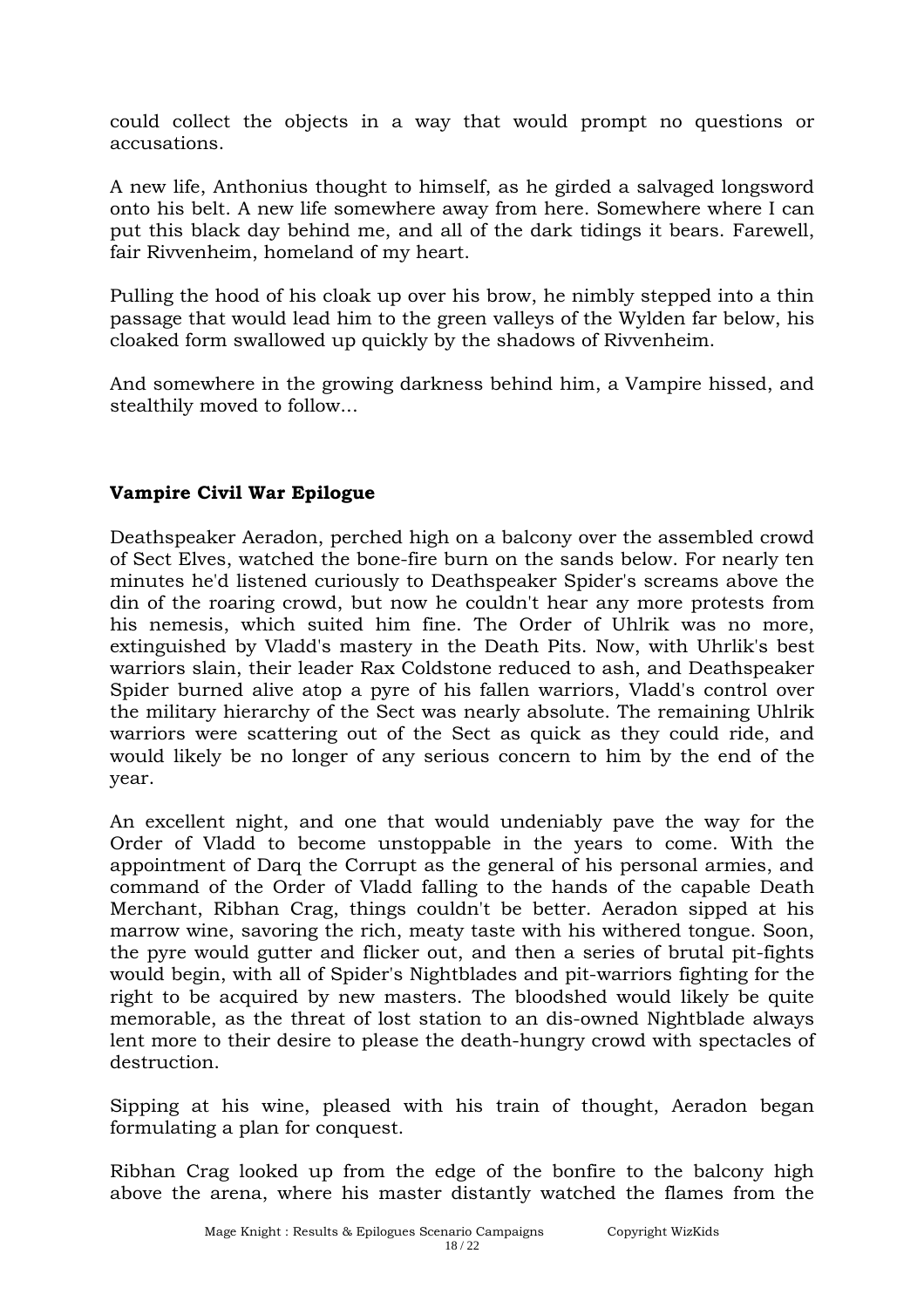edge of shadow. The battle in the Death Pits had been swift and bloody, but Ribhan had managed to cut the life from Rax Coldstone before his counterpart could return the favor. His appointment by Aeradon as the new leader of the Order of Vladd had been of no surprise, and Darq the Corrupt's placement as the head of Aeradon's personal army a logical step. But with Darg the Corrupt conducting a secret mission to the west, there was a very small chance that Darq would fall. If he did fall, then Ribhan would rise to take his place as Aeradon's bodyguard, and would become untouchable by his enemies once and for all.

But deep down in his heart, above all else, above all the games and intrigues of the Sect, his dear Mikala was avenged. Rax had invaded Ribhan's personal quarters, attacked his lover, and taken his pet Amazon Queen's head as a prize. While Mikala's head would likely be retrieved from Spider's tower by his agents, and he could certainly have her head reattached, the walking corpse could never have the intelligence, the fire, or the fury that had been so appealing to him. Now he would be alone, forever, and Mikala would not be by his side when he finally ascended to true power in the Sect, when he could finally lay down his chipped and pitted sword and live his life without fear.

While Mikala's would likely be retrieved from Spider's tower by his agents, and he could certainly have her head reattached, the walking corpse could never have the intelligence, the fire, the fury that had been so appealing to him. He wanted more than just physical pleasure, but the emotional pleasure that Mikala had inspired in him, that no other Sect female had even come close to providing. Now he would be alone, forever, and Mikala would not be there with him when he finally ascended to true power in the Sect, when he could finally lay down his chipped and pitted sword and live his life without fear.

Vengeance is mine, Ribhan thought to himself, coldly, feeling the tears well up in his eyes. But have I lost myself in the bargain?

Across from where Ribhan knelt by the pyre, the Nightwitch Nyx directed her gaze up at Deathspeaker Aeradon's shadow-shrouded balcony, then down at the kneeling Death Merchant below. Of the four warriors that had escaped the Death Pits with their lives, Ribhan appeared to have suffered the most. The spring seemed to have left the warrior's step, and Ribhan's fury had cooled too soon for the crowd's liking. Compared to his other exuberant, celebrating Vladd warriors, Ribhan seemed to be on the edge of destruction, on the edge of a black pit he might never return from.

Nyx had spent the last hundred years cracking castles for her masters, and now she was ready for something new. She was ready for power rather than service, to hold the reins rather than to be driven by them. And on the pit floor below, crouching by the fire in reverence to his master, was her means out of the cycle of destruction, and into the vaunted halls of power above.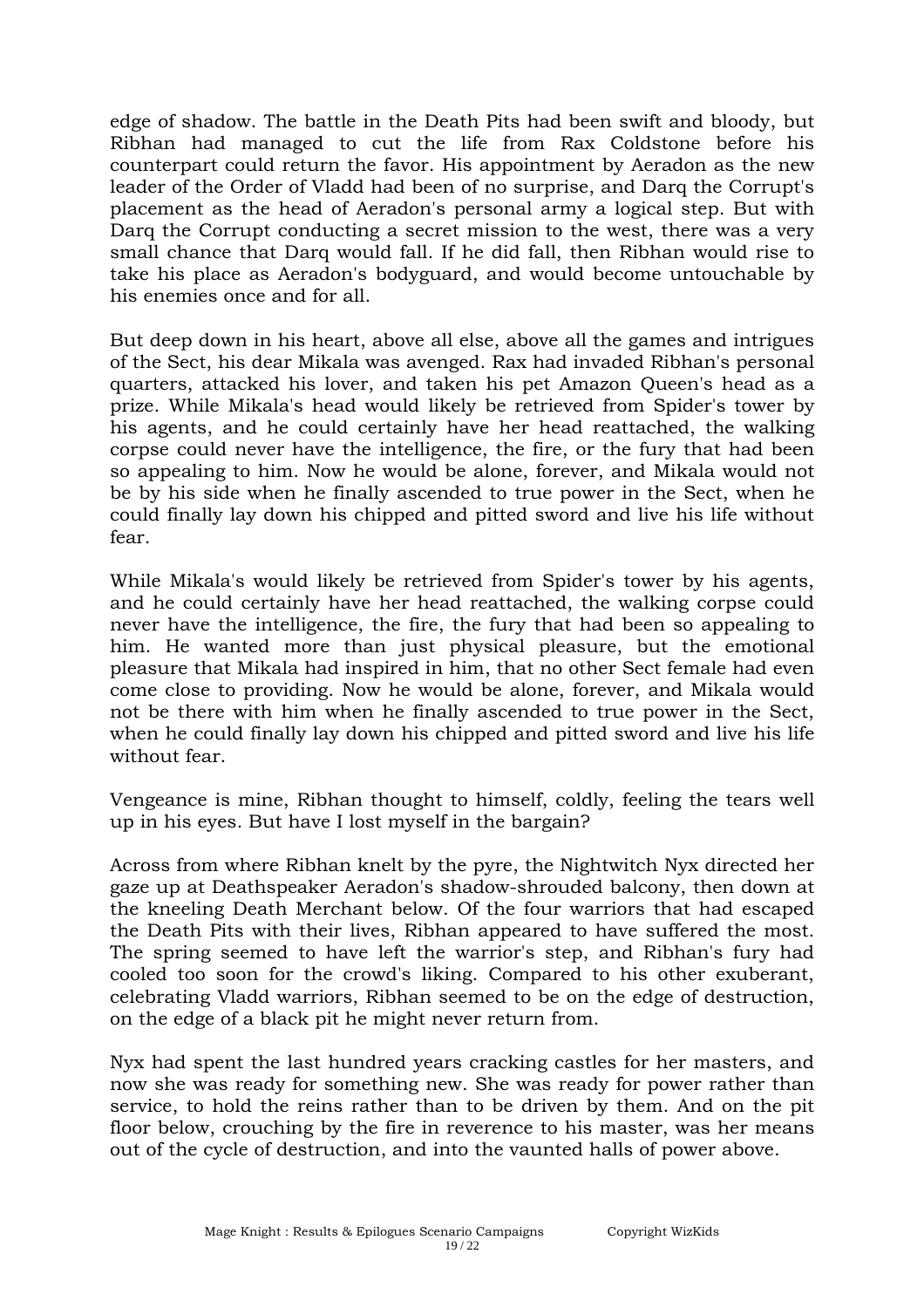He will be the perfect tool, she thought to herself with a smile. And I will be the perfect one to seduce, bind, and use in order to get myself close enough to Deathspeaker Aeradon to usurp his power. She stood up from her seat, and began to make her way through the crowd towards the arena's exit, where she hoped she could stop him, make her introductions, and begin the process of capturing Ribhan's burdened soul.

Goltusep scuttled from Spider's abandoned tower, shuffling forth as quickly as he could in his characteristic gait. Ever since the experiment failed more than two hundred years ago, he'd traded much of his magic and his physical prowess in exchange for strength and eternity. But now, with the knowledge stolen from Spider's private library, Goltusep had all the spells he would need to learn to create his own Vampires, to create his own Vampiric Order that would rival even the great Order of Vladd.

But his nemesis, Digger Khep, was still out there somewhere in the Land, gathering his own knowledge for his own bid for power. Digger Khep, his one-time prized student and pupil, had sabotaged Goltusep at the moment of his greatest achievement, and left him a decrepit Zombie instead of a godlike Vampire of power and unstoppable magical capability. Goltusep knew that he would have to deal with his old student first, long before he made his bid for power in the Sect, but that was going to take resources, warriors, and a great deal of gold to take care of. Only then could he begin to conduct the research, gather the materials, and construct the magical devices necessary to the creation of one of his special Vampires.

Goltusep smiled. Looking up at Aeradon's tower, then down at the assembled books in his hands, the Zombie knew that he had everything he needed to barter for Aeradon's favor. But there was one problem amongst all of it - Darq the Corrupt, campaigning somewhere far to the west. Darq knew Goltusep, and knew what he was capable of, and would never let him gain power anywhere in his domain.

Then Darq will have to die, Goltusep thought to himself, and it will have to be at the hand of one he would never expect.

Rax Coldstone opened his eyes with a start, peering frantically into the darkness. His body felt mangled, but intact, and there was no trace of the sword-wound that Ribhan had cored through his throat. I'm alive, Rax thought desperately to himself. I was on the pyre, burning with the rest. But where am I? I've been resurrected. But by who?

A light blossomed forth in the cramped cave. Above him, an undead Draconum moved into his vision and looked down upon Rax's helpless body, with a look of utter remorseless hatred on its face. In one hand, the Draconum held a wicked black knife, its blade glinting in the torchlight.

Rax screamed as the Draconum began to cut.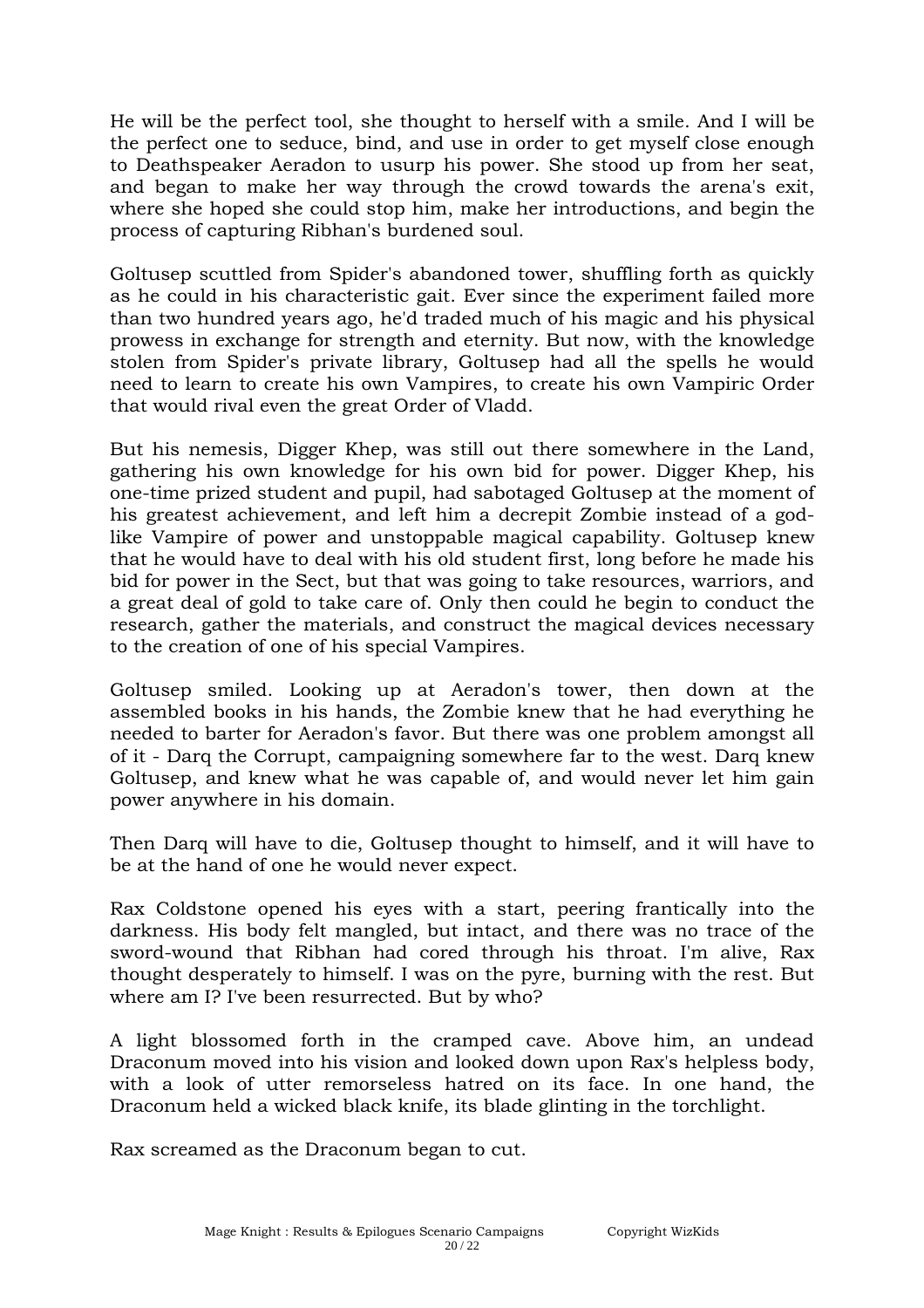#### **Battle for the River Khamita Epilogue**

The battle for Wolfsgate had promised to be a long and bloody struggle. While the destruction of the Tower of the Flame ensured that reinforcements from the city of Khamsin would arrive too late to make a difference, and the Rebellion's early failure to intercept his messenger guaranteed that they had no clue of his battle strategies, Andreus still faced a difficult fight. He faced the Red Duchess of Khamsin, a daring general well known for her cunning and inventiveness in battle. Her personal warhost defended the fortress at Wolfsgate so he would need to defeat her strategies and intuitions in order to claim the day in the name of the Empire.

On his signal, ten thousand Atlantean soldiers began the difficult task of slaughtering the Rebels guarding the strategic river-castle. For a couple of hours the battle went well enough, with Magus Tervon, his mages, and an unstoppable horde of Technomantic Golems and Atlantean soldiers steadily claiming territory for Andreus right up to the gates of the river fortress. But when squads of Atlantean troops began retreating from the fortress walls screaming of Rebel sorcery, smoke pouring from their armor, the battle abruptly turned in Khamsin's favor. When Andreus grimly noticed the colors and sigils on the retreating soldier's armor, and mentally placed them as being from the units that had been eliminated at the village of Flintford, he realized that he'd been had by a Rebel trick - and an effective one at that.

Knowing that the Atlanteans would be distracted by the sight of the 'burning warriors', the Red Duchess chose that moment to open the gates and call for a charge across the bridge, taking the fight to the Empire where the Rebels would have the best advantage. A commander first and a father second, knowing that losing Wolfsgate may well mean his son's execution at Jeet Nujarek's orders, Andreus grudgingly gave the order for his army to retreat. He could start this fight another day, and with any luck he would be able to find a solution to capturing Wolfsgate with fewer losses.

But Magus Tervon had spun on him angrily when Andreus gave the order to retreat, rage contorting his wrinkled, aged face. Tervon viciously countered the Lord's order, interceding by the authority of the mages of the Atlantis Guild. In the name of Tezla, Magus Tervon declared, he commanded Andreus to continue to have his warriors attack. Following orders, Andreus did, and watched as his soldiers died by the hundreds.

Andreus witnessed some of the Empire's best men get blown apart by barrages of fuser-fire and black powder explosions. Amazon bladewitches spun and danced amidst his Utems, cutting them down before they could even raise a standard Scythrian blocking stance. Even Magus Tervon was cut down by a hail of black powder fire, his protective spells blown to pieces by the deadly barrage. By then it was too late to retreat out of the churning tide of battle, and it was every man for himself against a deadly, unstoppable Rebel enemy.